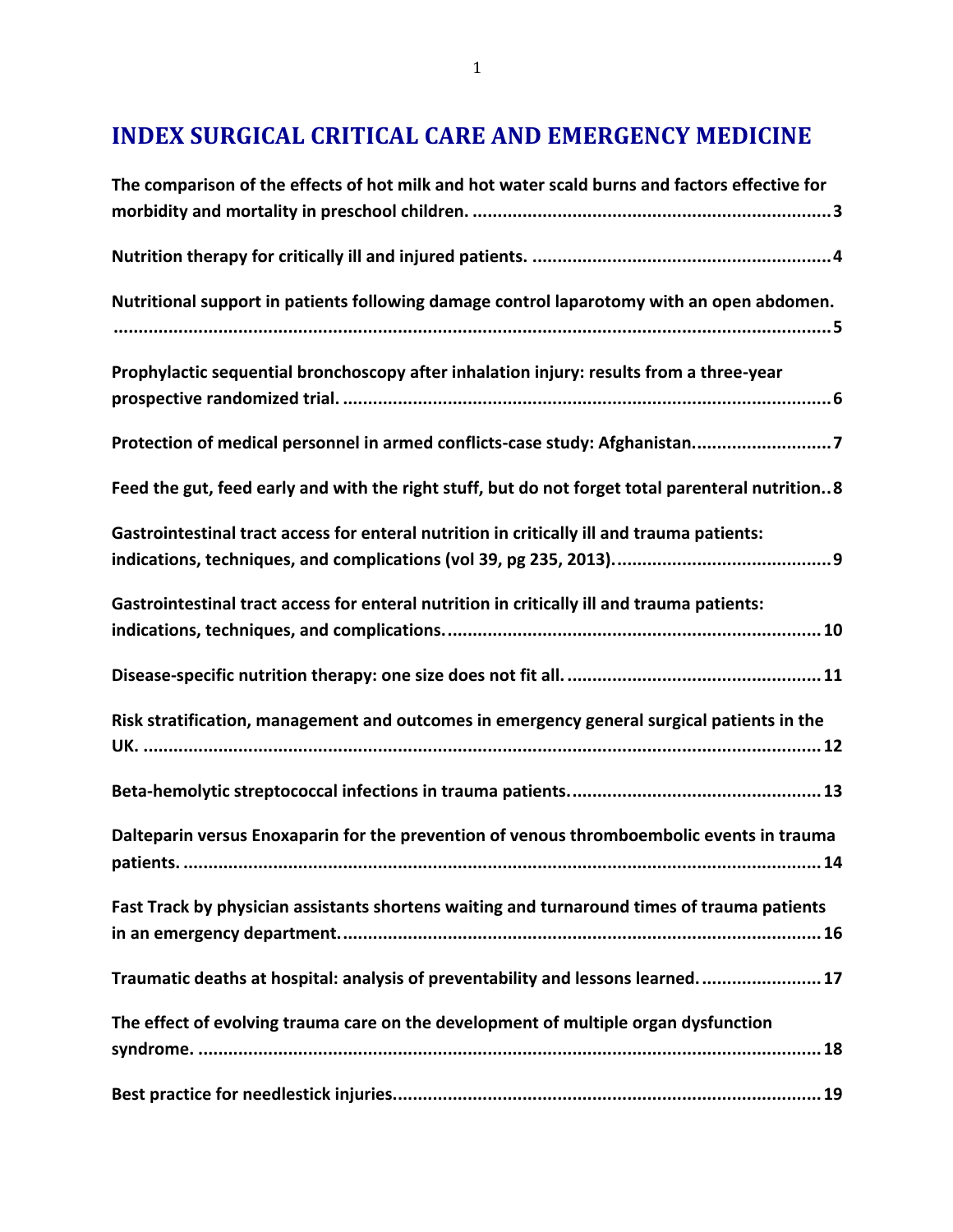| Trauma care in Scotland: effect of rurality on ambulance travel times and level of destination                                                                                |
|-------------------------------------------------------------------------------------------------------------------------------------------------------------------------------|
| Whole body imaging in the diagnosis of blunt trauma, ionizing radiation hazards and residual                                                                                  |
| Epidemiology and management of trauma patients in a Greek multispecialty hospital in the                                                                                      |
| Percutaneous dilatational tracheostomies in a newly established trauma center: a report from                                                                                  |
| Pain and quality of life 1 year after admission to the emergency department: factors                                                                                          |
| Symptomatic venous thromboembolism in Asian major trauma patients: incidence,                                                                                                 |
|                                                                                                                                                                               |
| Assessing the gap between the acute trauma workload and the capacity of a single rural<br>health district in South Africa. What are the implications for systems planning? 28 |
| Trauma risk perception related to alcohol, cannabis, and cocaine intake 29                                                                                                    |
| Electrical burn injuries of 246 patients treated at the University Clinical Center of Kosovo                                                                                  |
|                                                                                                                                                                               |
|                                                                                                                                                                               |
| Adherence to protocol in pregnant trauma patients? A 12-year retrospective study33                                                                                            |
|                                                                                                                                                                               |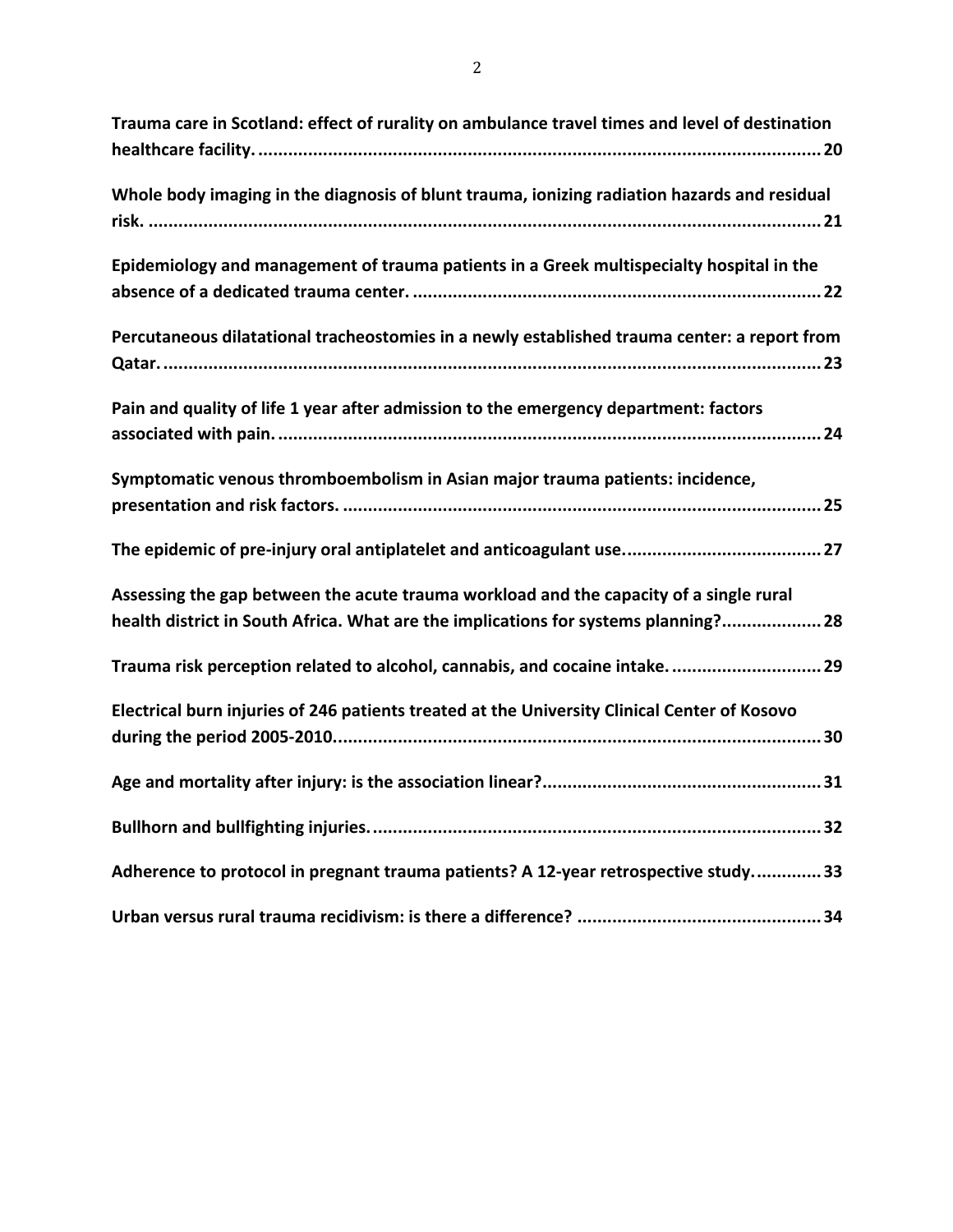## The comparison of the effects of hot milk and hot water scald burns and factors effective for morbidity and mortality in preschool children.

Aliosmanoglu I, Aliosmanoglu C, Gul M, Arikanoglu Z, Taskesen F, Kapan M, Onder A.

Eur J Trauma Emerg S. 2013;39(2):173-176. 10.1007/s00068-012-0246-2

Scald burns are the leading cause of burns in children, especially in those younger than 5 years of age, however, they are easily preventable. Our aim in this study was to emphasise the importance and impact of scald burns caused by hot milk.

A total of 334 patients below seven years of age were included in this study. Of these, 252 were admitted with acquired hot water scald burns (Group 1) and 82 with hot milk scald burns (Group 2) between August 2009 and September 2010. Demographic data of the patients were retrospectively investigated.

The depth of the burns was determined to be higher in Group 2 ( $p < 0.001$ ). The total burnt body surface area in Group 1 and Group 2 were  $17.1 +/- A 12.3$  and  $16.3 +/- A 10.9$  (p = 0.99), respectively. Skin grafting was performed in 23 patients in Group 1 and 16 patients in Group 2 (p = 0.01) and complications developed in three patients in Group 1 and in five patients in Group 2 ( $p = 0.01$ ). The mean length of hospital stay was 9.1 +/- A 7.4 days in Group 1 and 14.9 +/- A 9.8 days in Group 2 ( $p < 0.001$ ) and the mortality rates were similar between the two groups.

More emphasis should be placed on the effects of hot milk scalding due to its ominous clinical course and the high healthcare costs associated with this type of scalding. We believe that taking simple precautions would help reduce the physical, psychological effects and financial consequences of hot milk scalds.

#### **Keywords**

hot milk burn - scalding - children - pediatric burn - epidemiology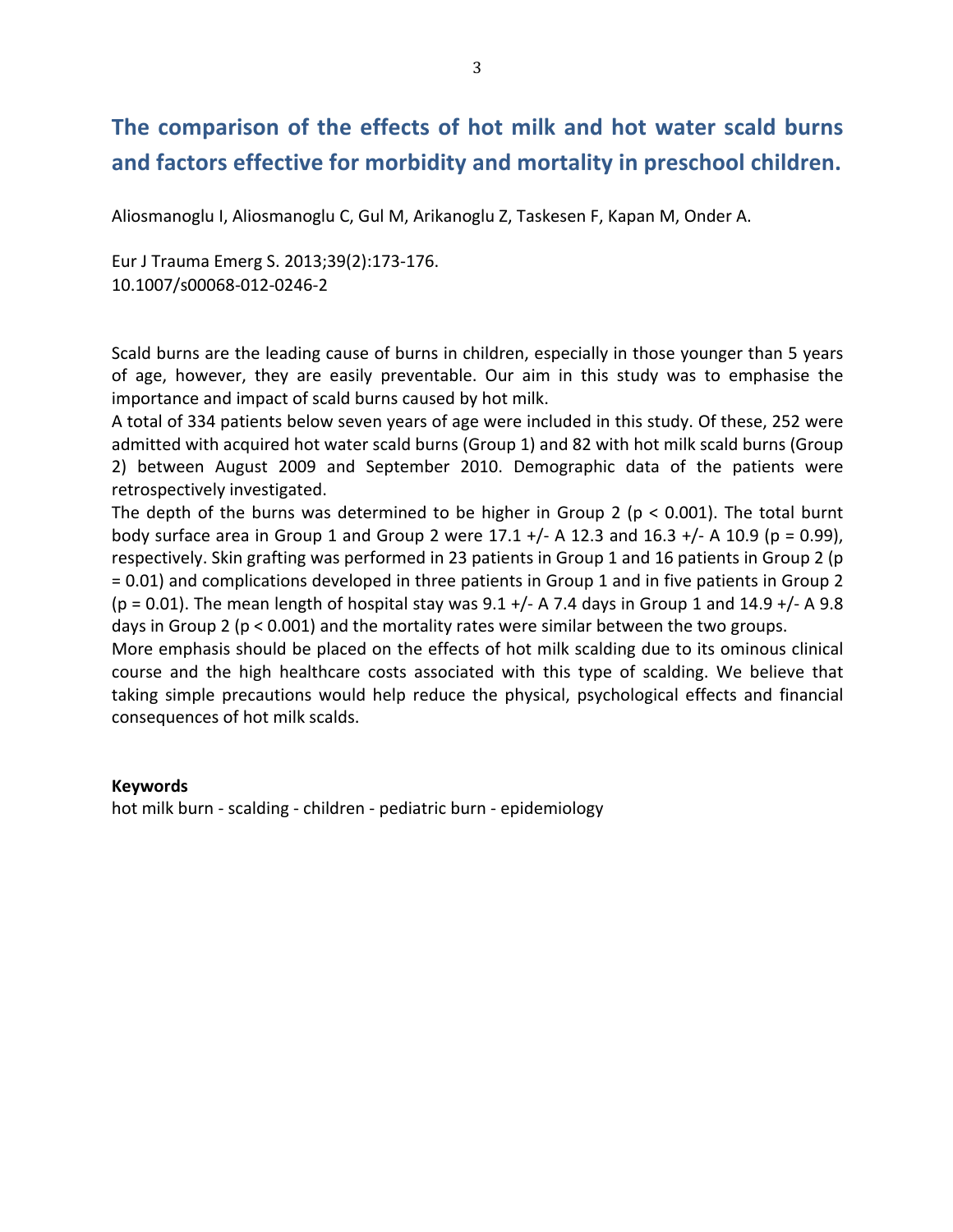### Nutrition therapy for critically ill and injured patients.

Afifi I, Elazzazy S, Abdulrahman Y, Latifi R.

Eur J Trauma Emerg S. 2013;39(3):203-213. 10.1007/s00068-013-0272-8

Nutrition support has undergone significant advances in recent decades, revolutionizing the care of critically ill and injured patients. However, providing adequate and optimal nutrition therapy for such patients is very challenging: it requires careful attention and an understanding of the biology of the individual patient's disease or injury process, including insight into the consequent changes in nutrients needed.

The objective of this article is to review the current principles and practices of providing nutrition therapy for critically ill and injured patients. Review of the literature and evidencebased guidelines.

The evidence demonstrates the need to understand the biology of nutrition therapy for critically ill and injured patients, tailored to their individual disease or injury, age, and comorbidities.

Nutrition therapy for critically ill and injured patients has become an important part of their overall care. No longer should we consider nutrition for critically ill and injured patients just as "support" but, rather, as "therapy", because it is, indeed, a key therapeutic modality.

#### **Keywords**

nutrition therapy - critically ill patients - intensive care unit - immune nutrition - immuneenhancing diet - immune-modulating diet - intensive-care-unit - inflammatory response syndrome - resting energy-expenditure - total parenteral-nutrition - enteral nutrition - doubleblind - infectious morbidity - randomized-trial - clinical-trial - hospitalized-patients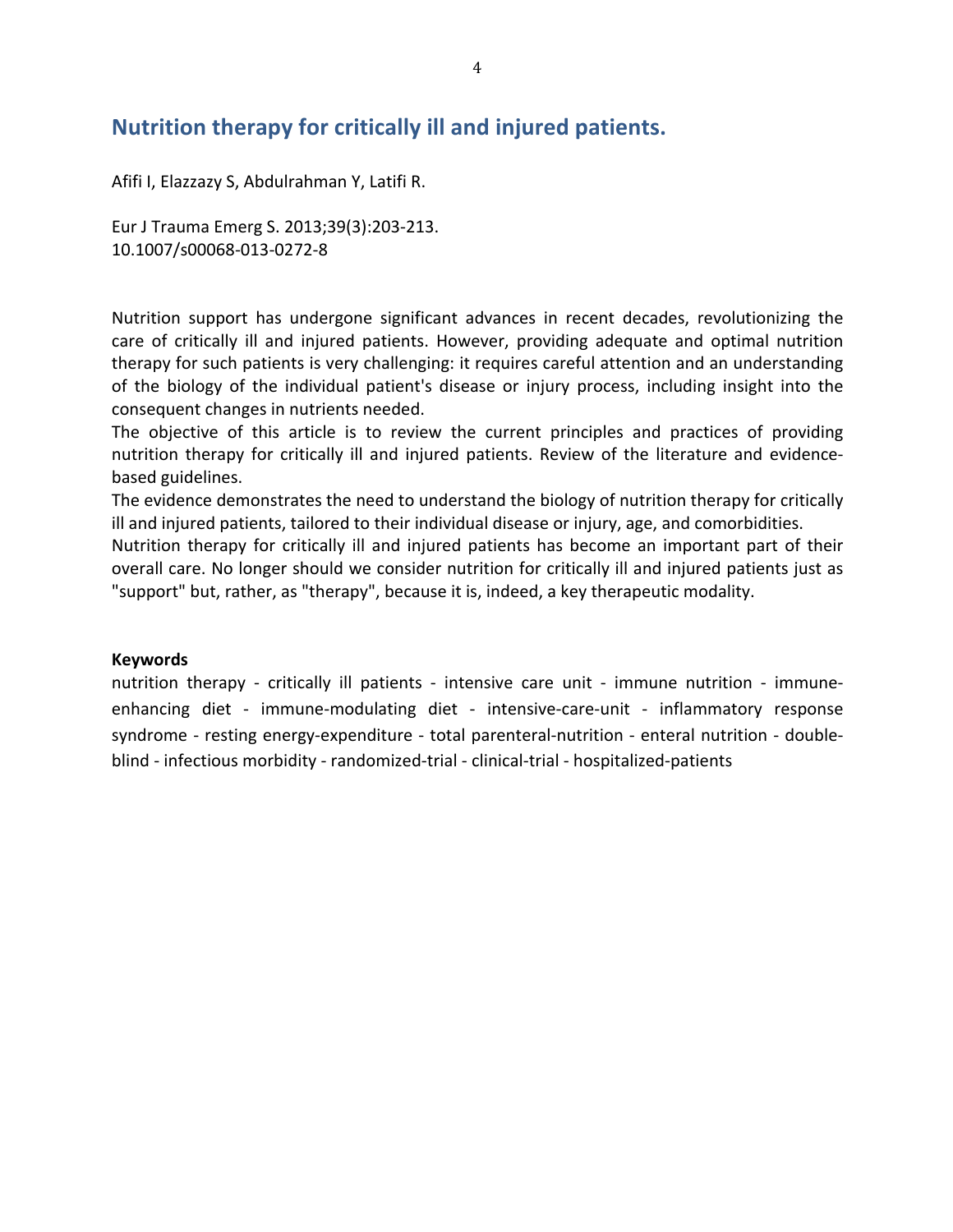## Nutritional support in patients following damage control laparotomy with an open abdomen.

Bansal V, Coimbra R.

Eur J Trauma Emerg S. 2013;39(3):243-248. 10.1007/s00068-013-0287-1

Damage control laparotomy (DCL) and the open abdomen have been well accepted following either severe abdominal trauma or emergency surgical disease. As DCL is increasingly utilized as a therapeutic option, appropriate management of the post-DCL patient is important. Early caloric support by enteral nutrition (EN) in the critically ill patient improves wound healing and decreases septic complications, lung injury, and multi-system organ failure. However, following DCL, nutritional strategies can be challenging and, at times, even daunting.

Even though limited data exist, the use of early EN following DCL seems safe, provided that the patient is not undergoing active resuscitation or the bowel is not in discontinuity. It is unknown as to whether EN in the open abdomen reduces septic complications, prevents enterocutaneous fistula (ECF), or alters the timing of definitive abdominal wall closure. Future investigation in a prospective manner may help elucidate these important questions.

#### **Keywords**

damage control laparotomy - open abdomen - enteral nutrition - early enteral nutrition - major abdominal-trauma - assisted fascial closure - control open celiotomies - ventral hernia rate control resuscitation - intraabdominal hypertension - compartment syndrome - septic morbidity - ill patients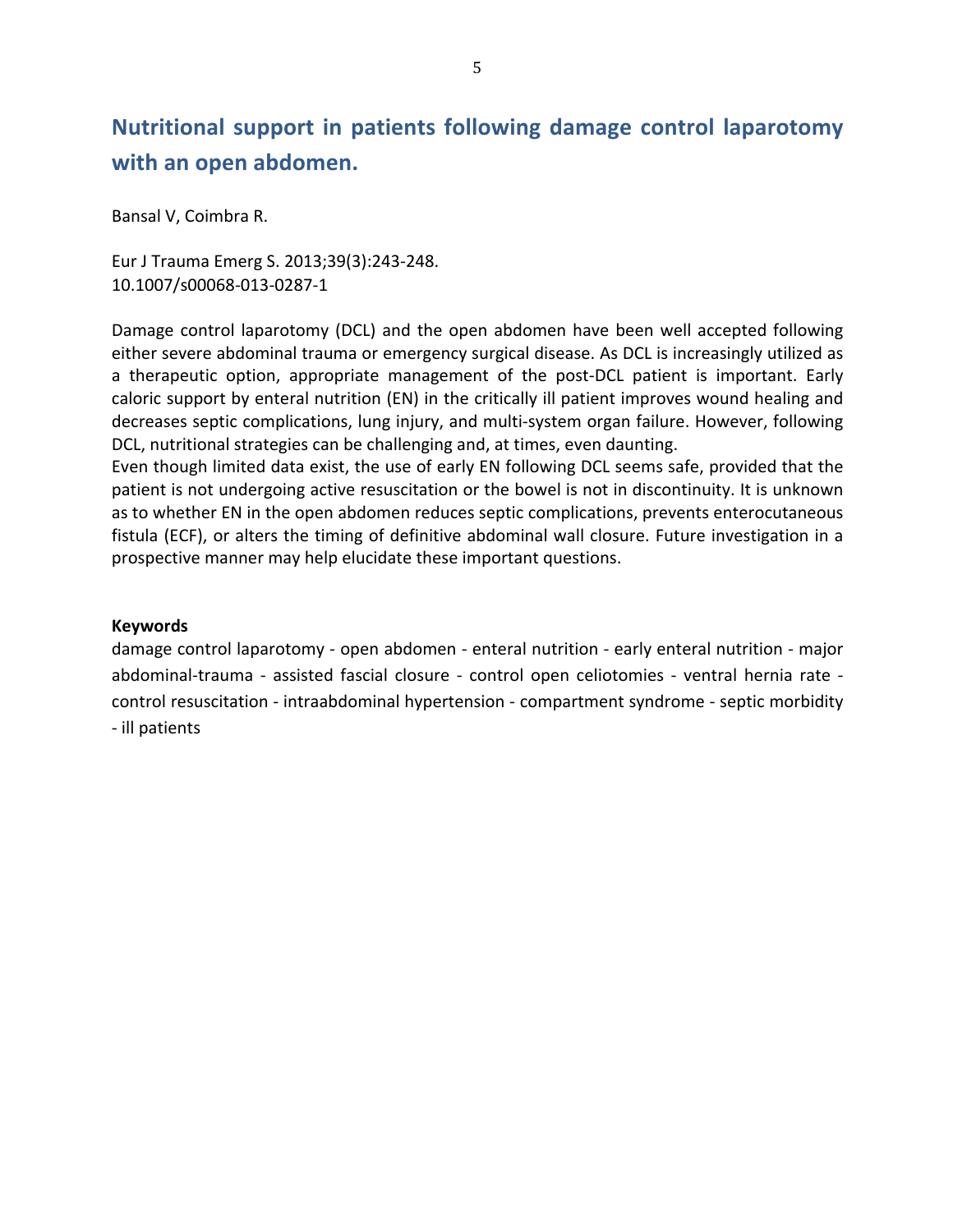## Prophylactic sequential bronchoscopy after inhalation injury: results from a three-year prospective randomized trial.

Carr J A, Crowley N.

Eur J Trauma Emerg S. 2013;39(2):177-183. 10.1007/s00068-013-0254-x

That the prophylactic, sequential use of bronchoscopy after inhalation injury as a therapeutic tool to remove secretions and carbonaceous material and to screen for the early detection of pneumonia will improve outcome.

A three-year prospective randomized trial at a regional burn center.

Thirty-three patients with inhalation injury requiring mechanical ventilation were admitted over three years. The bronchoscopy group had a higher initial carboxyhemoglobin level at 11.9 % (95 % CI +/- A 9.6 %) versus the control group at 9.9 % (95 % CI +/- A 5.7 %, p = 0.7). There was no difference in the incidence of pneumonia between groups ( $p = 0.6$ ). There was a trend toward fewer days of antibiotic use in the bronchoscopy group, at 4.5 days (95 % CI +/- A 4.5 days) versus 9.3 days (95 % Cl +/- A 7.1 days,  $p = 0.3$ ). Fewer patients were treated with antibiotics in the bronchoscopy group (4/13, 31 %) versus the control group (9/15, 60 %,  $p = 0.1$ ). There was a statistically significant difference in the morbidity that favored the bronchoscopy group (3/13, 23 %) over the control group (9/15, 60 %,  $p = 0.04$ ). There was no statistically significant difference between the two groups in days of mechanical ventilation (bronchoscopy 5.1 days, 95 % CI +/- A 3.6 days, control 6.7 days, 95 % CI +/- A 6.3 days,  $p = 0.7$ ), ICU days (bronchoscopy 10 days, 95 % CI +/- A 10 days, control 18 days, 95 % CI +/- A 12 days,  $p = 0.4$ ), and hospital days (bronchoscopy 21 days, 95 % CI +/- A 12 days, control 26 days, 95 % CI +/- A 12 days,  $p = 0.5$ ), although the trends favored the bronchoscopy group for all of the endpoints.

In conclusion, this program of scheduled, sequential bronchoscopy after inhalation injury showed several strong trends towards less morbidity, fewer days of mechanical ventilation, and a shorter length of stay. There was also a strong trend towards less antibiotic use and a shorter duration of treatment. This data is promising and should promote a larger, multi-institutional trial in the future.

#### **Keywords**

inhalation injury - bronchoscopy - pneumonia - smoke inhalation - bronchoalveolar lavage ventilator-associated pneumonia - bronchoalveolar lavage - burn patients - fiberoptic bronchoscopy - diagnosis - management - prognosis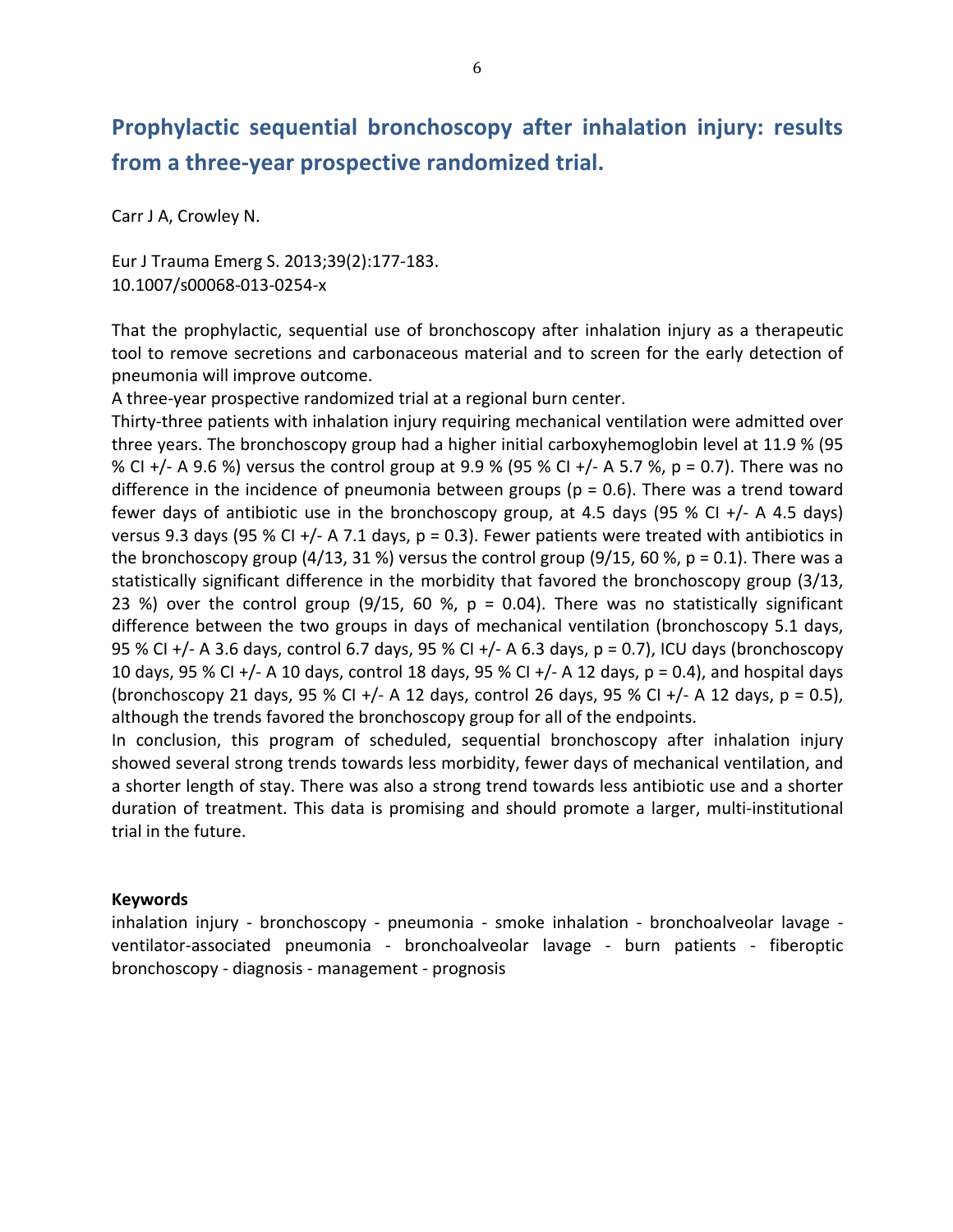# Protection of medical personnel in armed conflicts-case study: **Afghanistan.**

Goniewicz M, Goniewicz K.

Eur J Trauma Emerg S. 2013;39(2):107-112. 10.1007/s00068-013-0251-0

International humanitarian law affords special protection to medical property and personnel whose mission is to save lives and provide health care for civilians and combatants alike. This paper presents the legal aspects of medical-personnel protection in armed conflicts. Presented below are examples of the Afghanistan analyses where, as a result of war situations, people are most vulnerable. Discussed are the minimum protection and standards applicable to such situations specified by the international humanitarian law.

Its rules and provisions obligate fighting parties to take all necessary measures to protect and respect medical missions in all circumstances.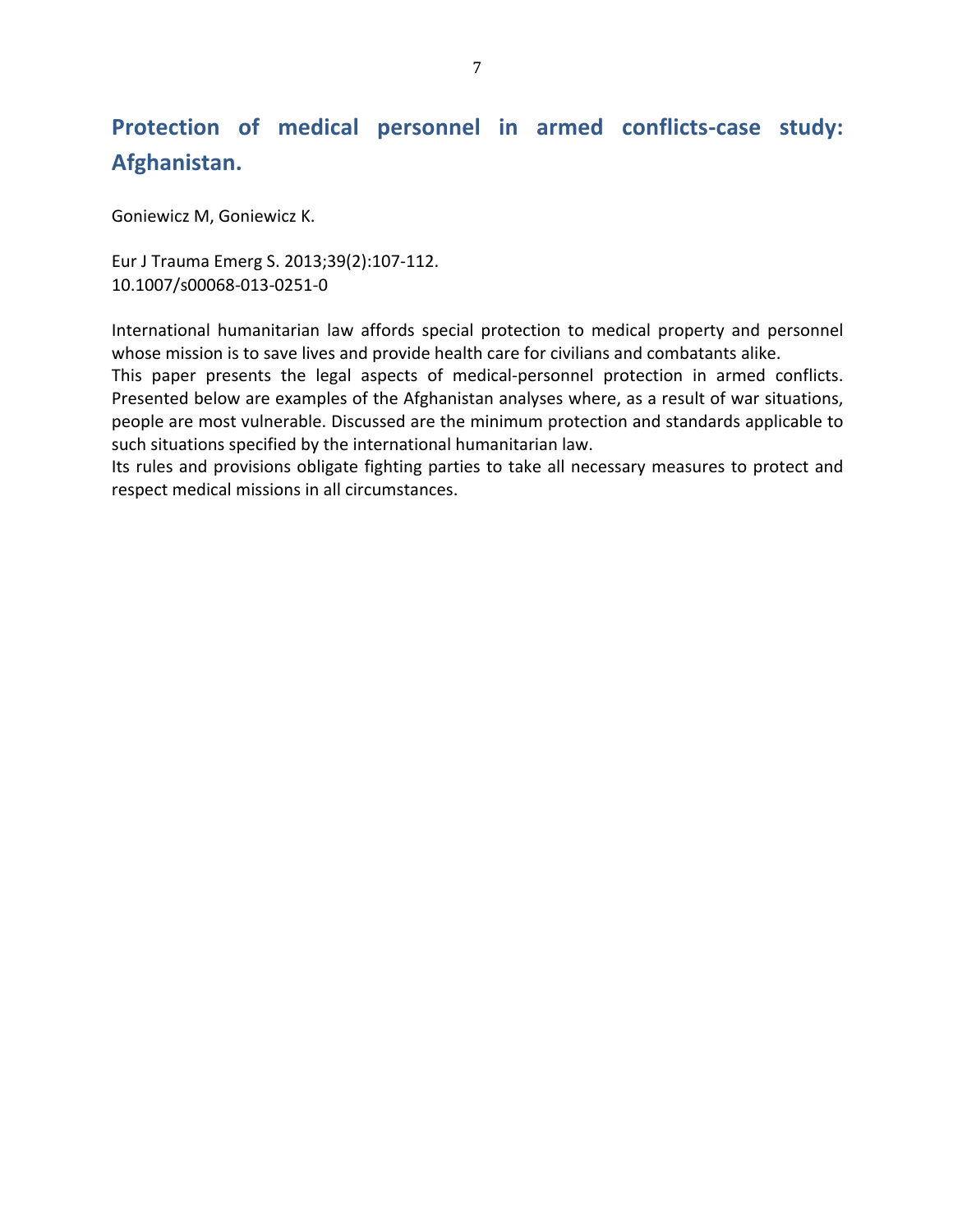# Feed the gut, feed early and with the right stuff, but do not forget total parenteral nutrition.

Latifi R, Uranues S.

Eur J Trauma Emerg S. 2013;39(3):201-202. 10.1007/s00068-013-0259-5

#### **Keywords**

injured patients - critically-ill - support - therapy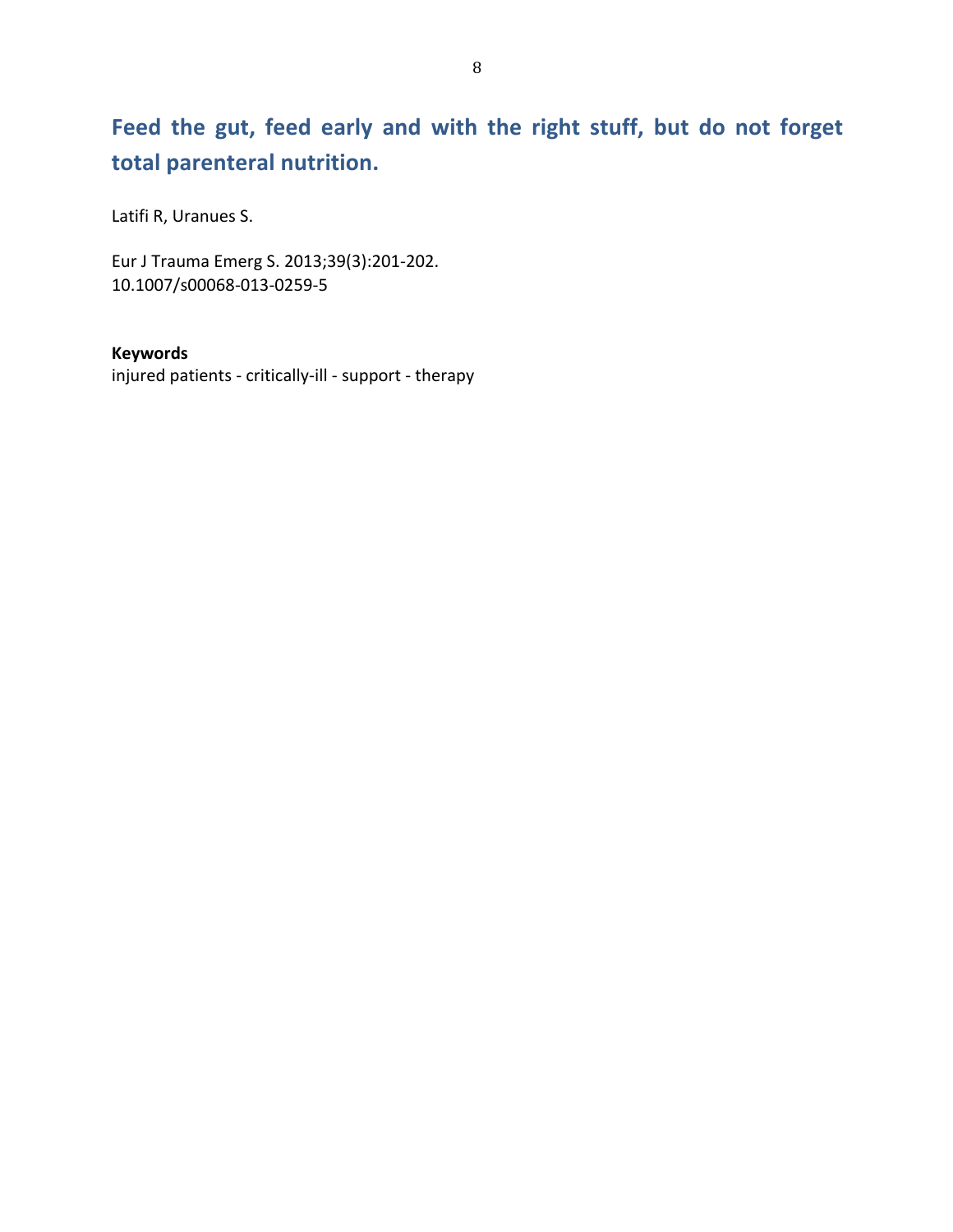# Gastrointestinal tract access for enteral nutrition in critically ill and trauma patients: indications, techniques, and complications (vol 39, pg 235, 2013).

Tuma M, Latifi R, El-Menyar A, Al-Thani H.

Eur J Trauma Emerg S. 2013;39(3):305-305. 10.1007/s00068-013-0294-2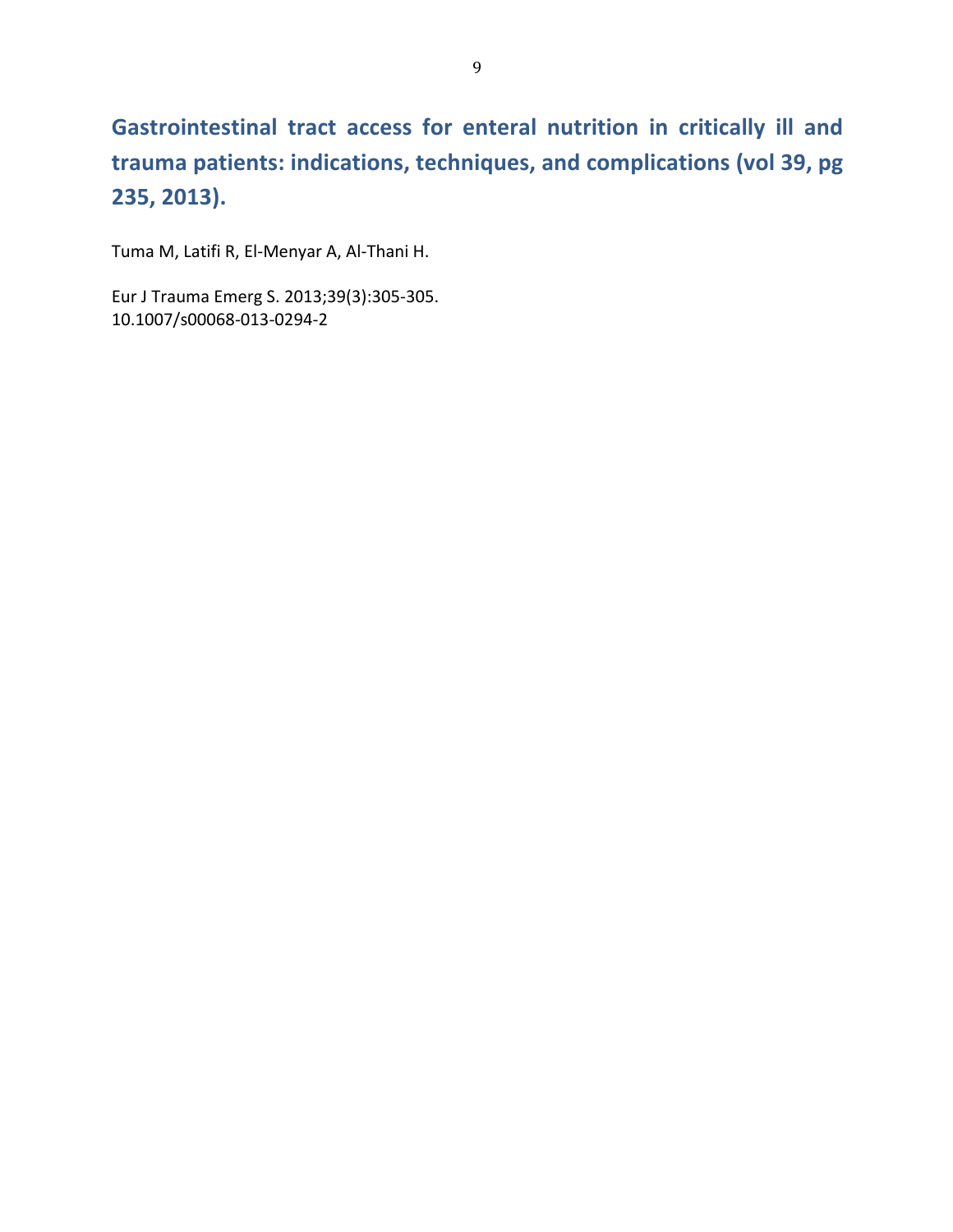## Gastrointestinal tract access for enteral nutrition in critically ill and trauma patients: indications, techniques, and complications.

Tuna M, Latifi R, El-Menyar A, Al Thani H.

Eur J Trauma Emerg S. 2013;39(3):235-242. 10.1007/s00068-013-0274-6

Enteral nutrition (EN) is a widely used, standard-of-care technique for nutrition support in critically ill and trauma patients.

To review the current techniques of gastrointestinal tract access for EN.

For this traditional narrative review, we accessed English-language articles and abstracts published from January 1988 through October 2012, using three research engines (MEDLINE, Scopus, and EMBASE) and the following key terms: "enteral nutrition," "critically ill," and "gut access." We excluded outdated abstracts.

For our nearly 25-year search period, 44 articles matched all three terms. The most common gut access techniques included nasoenteric tube placement (nasogastric, nasoduodenal, or nasojejunal), as well as a percutaneous endoscopic gastrostomy (PEG). Other open or laparoscopic techniques, such as a jejunostomy or a gastrojejunostomy, were also used. Early EN continues to be preferred whenever feasible. In addition, evidence is mounting that EN during the early phase of critical illness or trauma trophic feeding has an outcome comparable to that of full-strength formulas. Most patients tolerate EN through the stomach, so postpyloric tube feeding is not needed initially.

In critically ill and trauma patients, early EN through the stomach should be instituted whenever feasible. Other approaches can be used according to patient needs, available expertise, and institutional guidelines. More research is needed in order to ensure the safe use of surgical tubes in the open abdomen.

#### **Keywords**

enteral nutrition - feeding tube - percutaneous endoscopic gastrostomy - gastrostomy gastrojejunostomy - nasojejunostomy - percutaneous endoscopic gastrostomy - nasogastric tube position - feeding jejunostomy - injured patients - open abdomen - parenteral-nutrition critical illness - care patients - t-fasteners - placement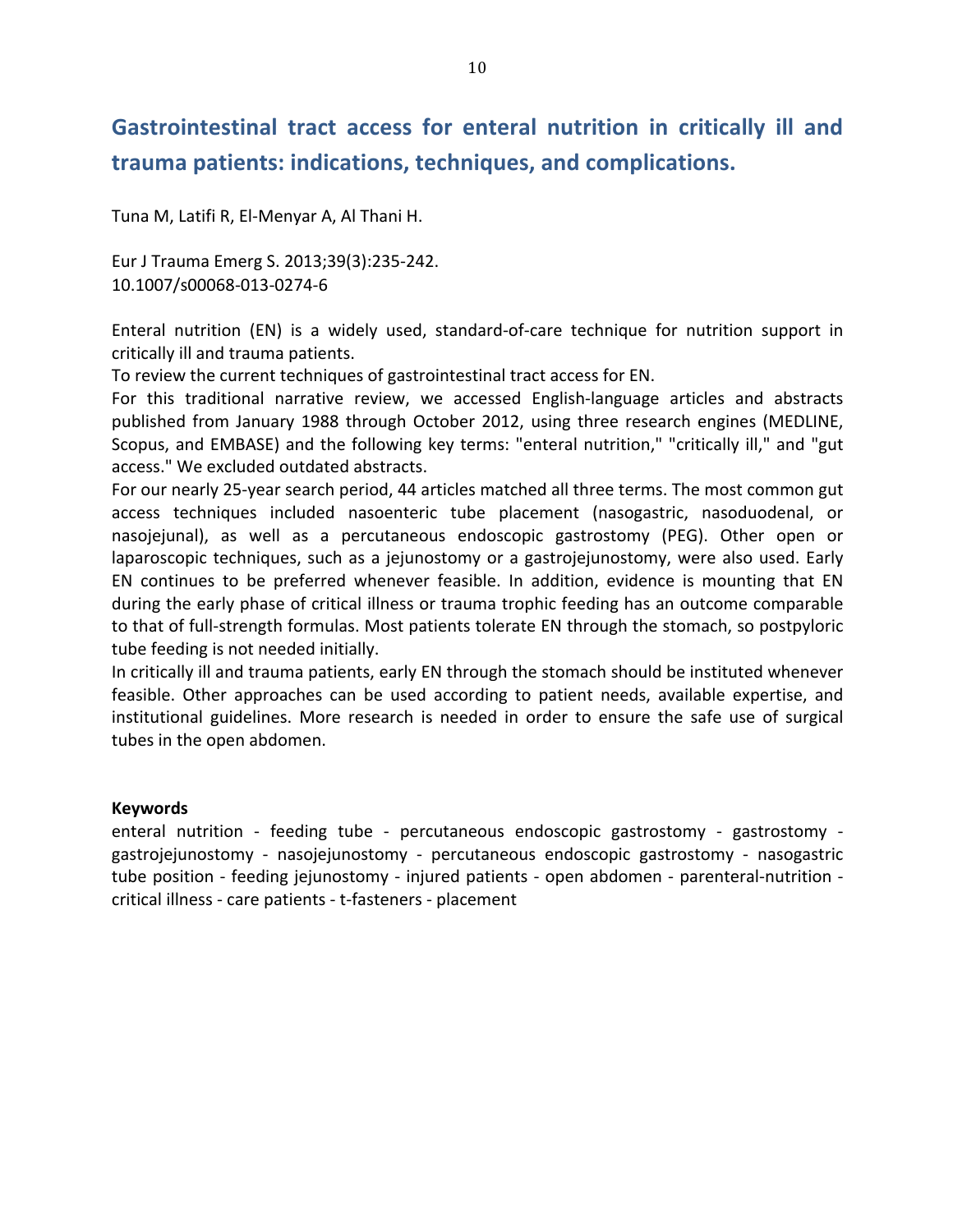### Disease-specific nutrition therapy: one size does not fit all.

Yeh D D, Velmahos G C.

Eur J Trauma Emerg S. 2013;39(3):215-233. 10.1007/s00068-013-0264-8

The delivery of adequate nutrition is an integral part of the care of the critically ill surgical patient, and the provision of nutrition may have a greater impact on outcome than many other therapies commonly employed in the treatment of certain disease states.

A review of the existing literature was performed to summarize the evidence for utilizing disease-specific nutrition in critically ill surgical patients.

Enteral nutrition, unless specifically contraindicated, is always preferable to parenteral nutrition. Methodological heterogeneity and conflicting results plague research in immunonutrition, and routine use is not currently recommended in critically ill patients.

There is currently insufficient evidence to recommend the routine initial use of most diseasespecific formulas, as most patients with the disease in question will tolerate standard enteral formulas. However, the clinician should closely monitor for signs of intolerance and utilize disease-specific formulas when appropriate.

#### **Keywords**

nutrition - immunonutrition - renal failure - hepatic failure - obesity - pulmonary failure critically-ill patients - intensive-care-unit - severe acute-pancreatitis - early enteral nutrition gamma-linolenic acid - systemic inflammatory response - total parenteral-nutrition - shortbowel syndrome - mechanically ventilated patients - acute lung injury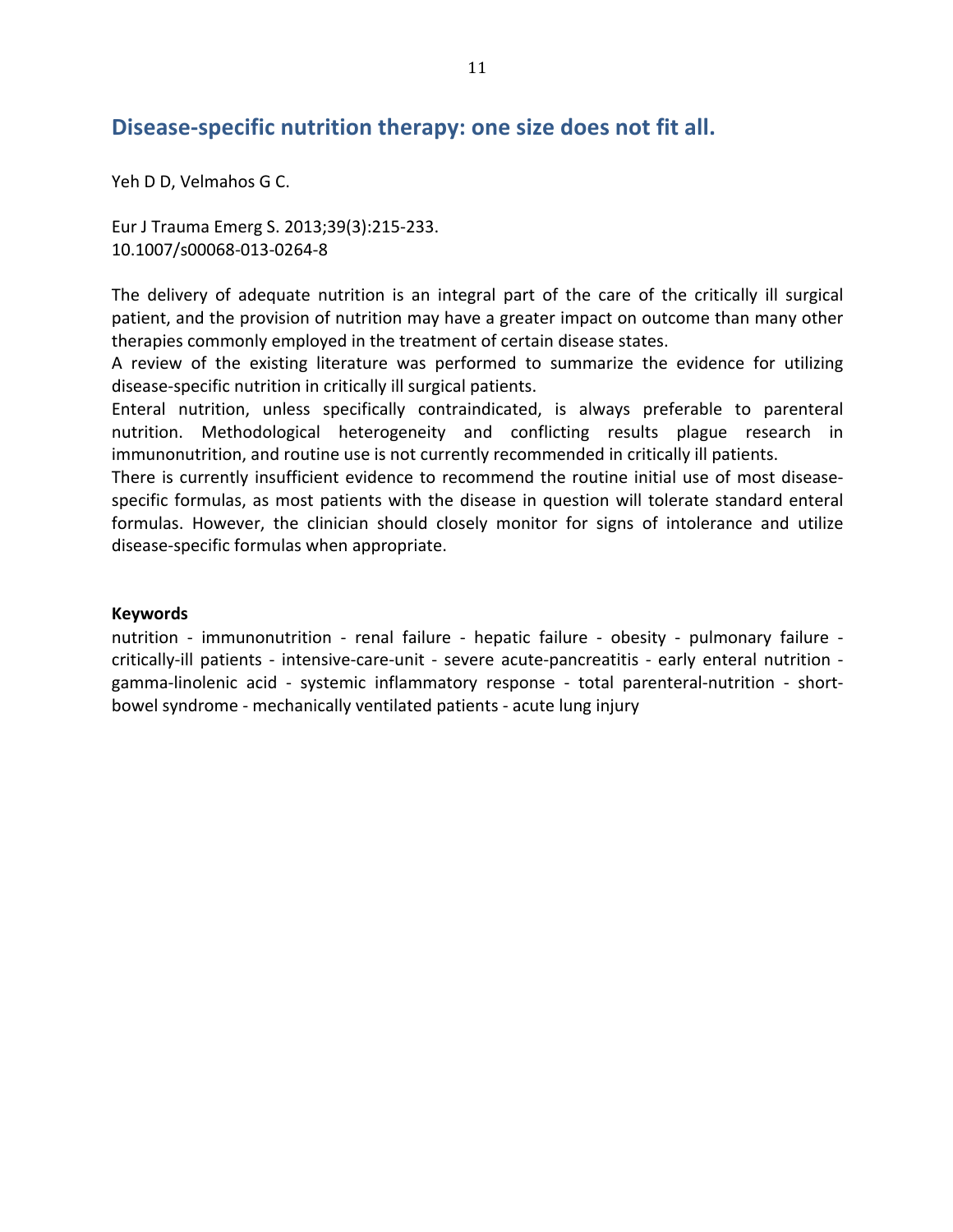### Risk stratification, management and outcomes in emergency general surgical patients in the UK.

Johnstone M, Pennick M, Gossedge G, Oshin O, Sutton P, Dunne D, Jackson R, Ghaneh P, Halloran C, Sheel A, Howes N, Siddique K, Jones S, Emelifeonwu J, Walsh C, Butler J, Hancorn K, Tighe M, Vitone L, Snashall E, Joel A, Kaul A, Zeiderman M, Hepburn E, Owens R, Saunders R, Slavin J, Mekhail P, Ward S, Edwards P, Vimalachandran D, Grp M S, Grp M S, Surg M R G.

Eur J Trauma Emerg S. 2014;40(5):617-624. 10.1007/s00068-014-0399-2

#### **Introduction**

The Royal College of Surgeons of England (RCS) published guidance in 2011 setting standards for the management of emergency surgical patients with the aim of reducing surgical mortality. These suggested the presence of a consultant surgeon and anaesthetist, and transfer to a higher level of care postoperatively for all patients deemed high risk.

#### **Objective**

This prospective multi-institutional study sought to evaluate whether adherence to these standards was associated with reduced mortality.

Design Data were prospectively collected on all emergency general surgery operations performed in emergency theatres across Merseyside, UK, during a 30-day period in September-October 2011. Patients were risk assessed using P-POSSUM (Physiological and Operative Severity Score for the enUmeration of Mortality and morbidity). High-risk patients were classified as those with a P-POSSUM predicted mortality of  $\geq$  10 %, and moderate-risk patients as those with a P-POSSUM predicted mortality of 5-10 %.

#### **Results**

Some 494 procedures were performed on 471 patients. Twenty-four patients (5 %) died within 30 days of surgery. Mortality in the 65 patients identified as high risk was 27 % (14 patients undergoing 17 procedures), with a consultant surgeon present in 46 of 65 high-risk cases (71 %), a consultant anaesthetist in 43 (66 %), and 46 (71 %) cases were admitted to level 2 or 3 care postoperatively. There was no association between adherence to standards and postoperative mortality in either the whole cohort or specifically the high-risk group.

#### **Conclusions**

There is currently incomplete adherence to the national guidelines, but this does not seem to adversely impact postoperative mortality.

#### **Keywords**

emergency surgery - unscheduled care - consultant surgeon - perioperative risk - mortality surgery - database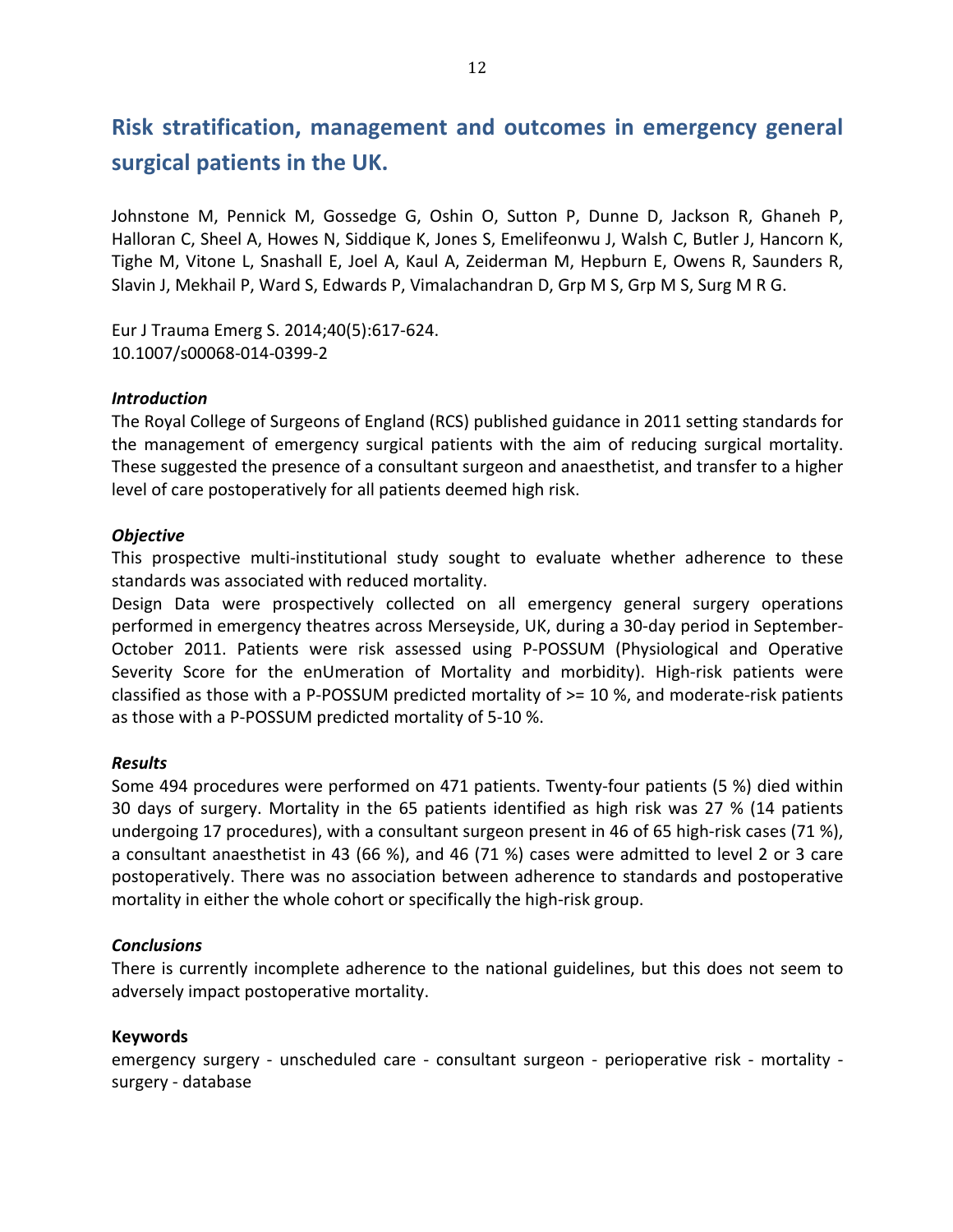### **Beta-hemolytic streptococcal infections in trauma patients.**

Mathur P, Bhardwaj N, Gupta G, Punia P, Tak V, Misra M C.

Eur J Trauma Emerg S. 2014;40(2):175-181. 10.1007/s00068-013-0326-y

#### *Purpose*

beta-hemolytic streptococci (beta HS) causes a diverse array of human infections. The molecular epidemiology of beta-hemolytic streptococcal infections in trauma patients has not been studied. This study reports the molecular and clinical epidemiology of beta-hemolytic streptococcal infections at a level 1 trauma centre of India.

#### *Methods*

A total of 117 isolates of beta HS were recovered from clinical samples of trauma patients. The isolates were identified to species level and subjected to antimicrobial susceptibility testing. Polymerase chain reaction (PCR) assay was done to detect exotoxin virulence genes. The M protein gene (emm gene) types of GAS strains were ascertained by sequencing.

#### *Results*

Group A Streptococcus (GAS) was the most common isolate (64 %), followed by group G Streptococcus (23 %). A large proportion of GAS produced speB 99 %), smeB (91 %), speF (95 %) and speG (87 %). smeZ was produced by 22 % of GGS. A total of 25 different emm types/subtypes were seen in GAS, with emm 11 being the most common. Resistance to tetracycline (69 %) and erythromycin (33 %) was commonly seen in GAS.

#### *Conclusions*

beta-hemolytic streptococcal infections in Indian trauma patients are caused by GAS and non-GAS strains alike. A high diversity of emm types was seen in GAS isolates, with high macrolide and tetracycline resistance. SpeA was less commonly seen in Indian GAS isolates. There was no association between disease severity and exotoxin gene production.

#### **Keywords**

beta-hemolytic streptococci - group a streptococcus - spe emm types - antimicrobial resistance trauma patients - group-a streptococcus - south-india - groups c - emm - resistance - pyogenes erythromycin - anginosus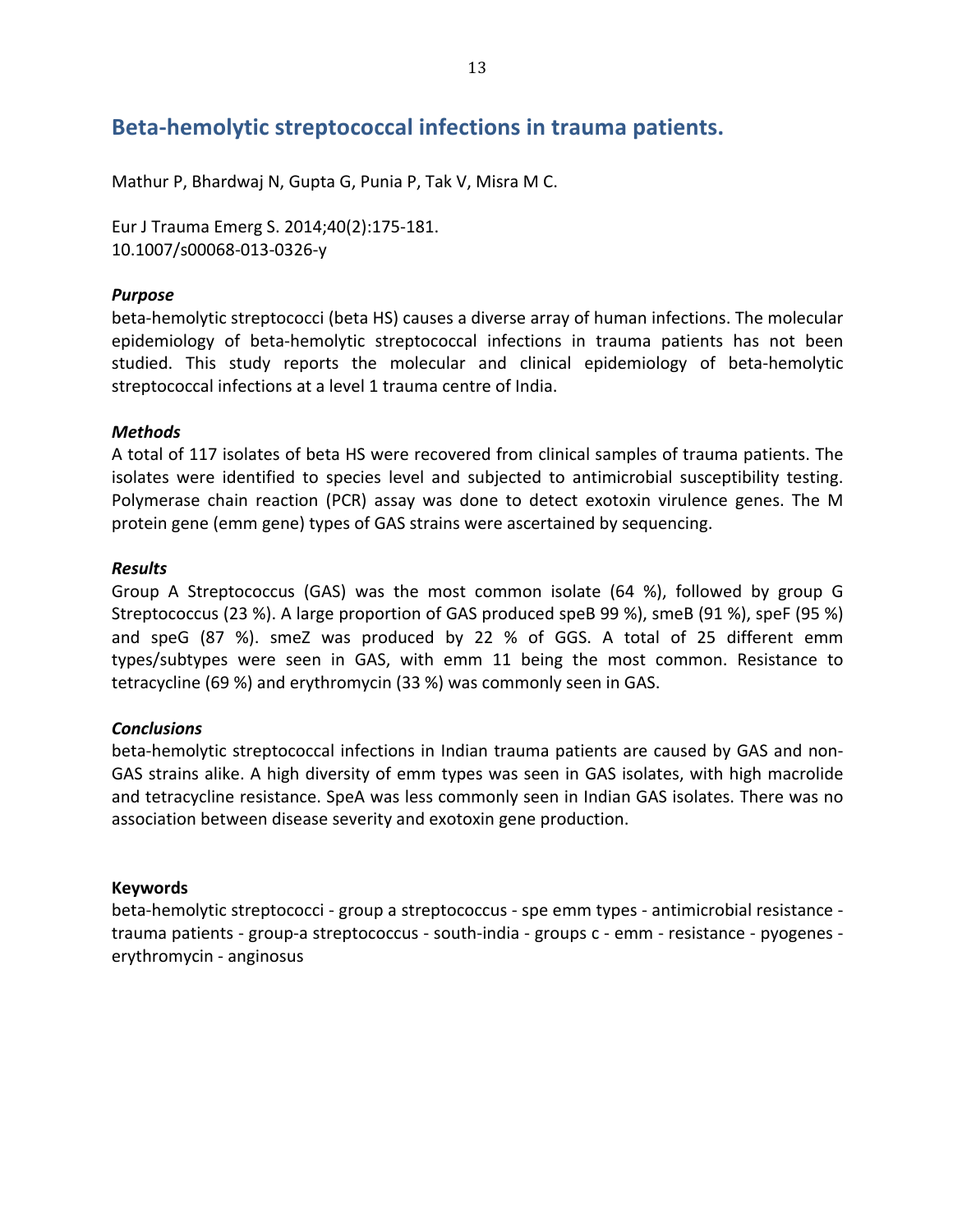## Dalteparin versus Enoxaparin for the prevention of venous thromboembolic events in trauma patients.

Okoye O T, Gelbard R, Inaba K, Esparza M, Belzberg H, Talving P, Teixeira P G, Chan L S, Demetriades D.

Eur J Trauma Emerg S. 2014;40(2):183-189. 10.1007/s00068-013-0333-z

#### **Background**

The use of low-molecular-weight heparin (LMWH) for the chemoprophylaxis of venous thromboembolism (VTE) in trauma patients is supported by Level-1 evidence. Because Enoxaparin was the agent used in the majority of studies for establishing the efficacy of LMWH in VTE, it remains unclear if Dalteparin provides an equivalent effect.

#### **Objective**

To compare Dalteparin to Enoxaparin and investigate their equivalence as VTE prophylaxis in trauma.

#### Patients/setting

Trauma patients receiving VTE chemoprophylaxis in the Surgical Intensive Care Unit of a Level-1 Trauma Center from 2009 (Enoxaparin) to 2010 (Dalteparin) were included.

Measurements The primary outcome was the incidence of clinically significant VTE. Secondary outcomes included heparin-induced thrombocytopenia (HIT), major bleeding, and drug acquisition cost savings. Equivalence margins were set between -5 and 5 %.

#### **Main results**

A total of 610 patient records (277 Enoxaparin, 333 Dalteparin) were reviewed. The two study groups did not differ significantly: blunt trauma 67 vs. 62 %,  $p = 0.27$ ; mean Injury Severity Score (ISS) 17 +/- 10 vs. 16 +/- 10,  $p = 0.34$ ; Acute Physiology and Chronic Health Evaluation (APACHE) II score 17 +/- 9 vs. 17 +/- 10, p = 0.76; time to first dose of LMWH 69 +/- 98 vs. 65 +/- 67 h, p = 0.57). The rates of deep venous thrombosis (DVT) (3.2 vs. 3.3 %,  $p = 1.00$ ), pulmonary emboli (PE) (1.8 vs. 1.2 %,  $p = 0.74$ ), and overall VTE (5.1 vs. 4.5 %,  $p = 0.85$ ) did not differ. The absolute difference in the incidence of overall VTE was 0.5 % [95 % confidence interval (CI): -2.9, 4.0 %, p = 0.85]. The 95 % CI was within the predefined equivalence margins. There were no significant differences in the frequency of HIT or major bleeding. The total year-on-year cost savings, achieved with 277 patients during the switch to Dalteparin, was estimated to be \$107,778.

#### **Conclusions**

Dalteparin is equivalent to Enoxaparin in terms of VTE in trauma patients and can be safely used in this population, with no increase in complications and significant cost savings.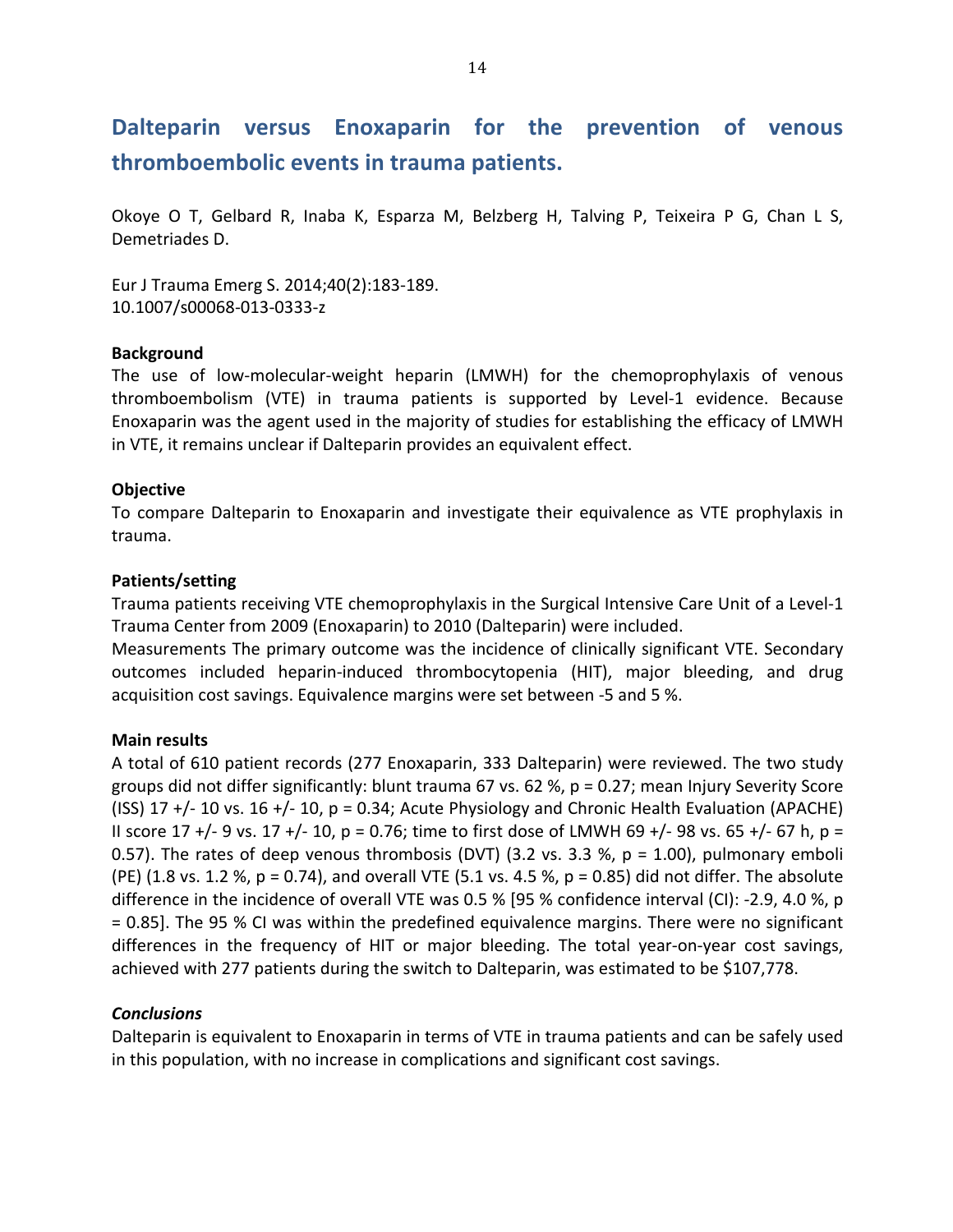#### **Keywords**

trauma - low-molecular-weight heparin - deep venous thrombosis - pulmonary embolism venous thromboembolism prophylaxis - cost savings - molecular-weight heparin - spinal-cordinjury - deep-vein thrombosis - intermittent pneumatic compression - reported dvt rates - lowdose heparin - quality-of-care - unfractionated heparin - surveillance bias - 1602 episodes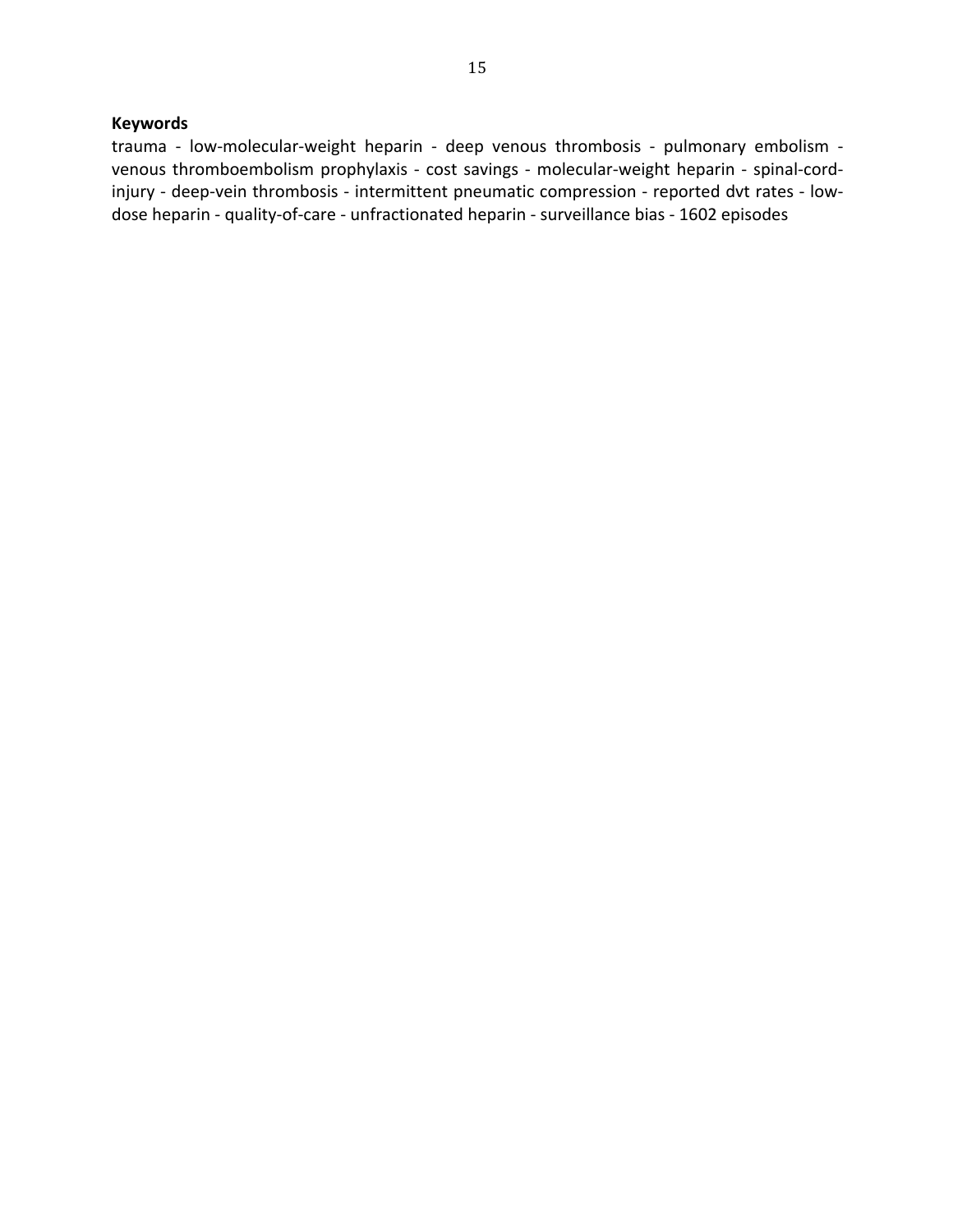### **Fast Track by physician assistants shortens waiting and turnaround** times of trauma patients in an emergency department.

Theunissen B H J J, Lardenoye S, Hannemann P H, Gerritsen K, Brink P R G, Poeze M.

Eur J Trauma Emerg S. 2014;40(1):87-91. 10.1007/s00068-013-0324-0

We sought to determine whether the introduction of a separate patient flow comprising patients with simple, non-complex health issues [Fast Track (FT)] in a Dutch emergency department setting (ED), without the introduction of additional staff, and treated by a physician assistant, would have favourable effects on waiting and turnaround times without deleterious effects for patients with a higher urgency.

We used a prospective comparative intervention design for our study.

The waiting times and length of stay for surgical and orthopaedic patients in the ED were measured and compared 3 months before and 3 months after the introduction of FT.

During the study period, 1,289 patients were treated before, and 1,393 after the introduction of FT. After the introduction of FT, we observed a decrease of 12 min (13 %) in the median length of stay for the total group. The median waiting time decreased by 41 min (69 %). The group comprising patients with low to moderate urgency levels showed a median reduction of 12 min in length of stay, whereas the length of stay for urgent patients was reduced by 19 min. The waiting time for the low to moderate urgency patients decreased by 68 min, while the urgent patient group showed a reduction of 32 min.

The introduction of FT performed by a physician assistant resulted in a significant drop in waiting time and length of stay in a Dutch ED setting. This reduction was realised without the allocation of additional staff and even reduced waiting and turnaround times for the patients with a high urgency.

#### **Keywords**

fast-track - emergency care - waiting time - trauma - a-and-e - hip-fractures - performance - care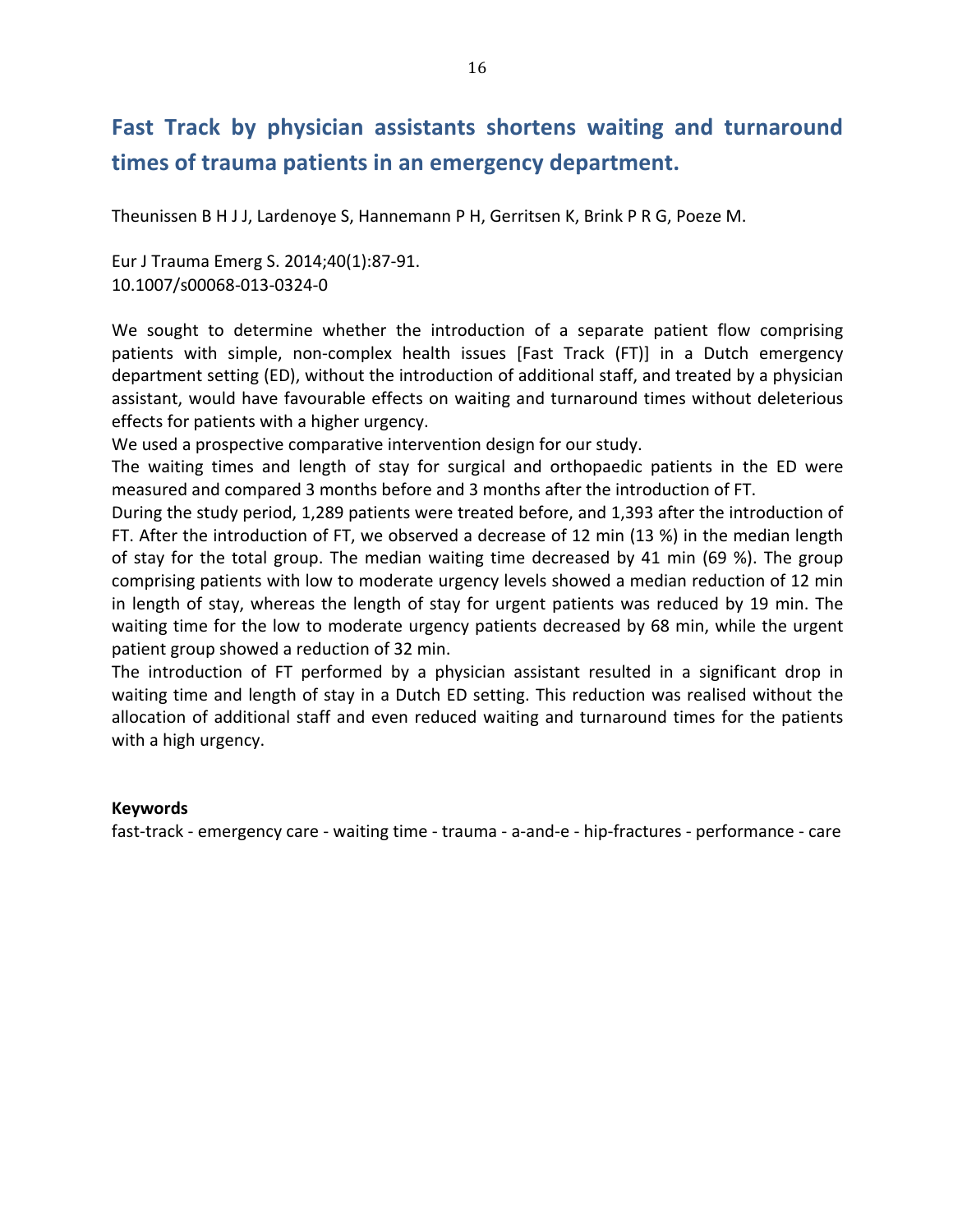### Traumatic deaths at hospital: analysis of preventability and lessons learned.

Vahaaho S, Soderlund T, Tulikoura I, Reitala J, Niemela M, Handolin L.

Eur J Trauma Emerg S. 2014;40(6):707-713. 10.1007/s00068-013-0372-5

The aim of the present study was to characterize traumatic deaths of major trauma patients occurring in a university trauma centre and to assess retrospectively the quality of given care by evaluating whether any of the deaths could be identified as potentially preventable.

All consecutive deaths of trauma patients between January 1, 2004 and December 31, 2008 in the Toolo Hospital Trauma Centre were retrospectively reviewed. The inclusion criterion was death of a trauma patient occurring during stay at hospital. Patients aged > 65 years with an isolated proximal femoral fracture, burn patients, patients with isolated limb fracture other than femoral or tibial shaft fracture, and patients with isolated traumatic brain injuries were excluded as well as patients admitted more than 24 h after injury.

A total of 130 patients fulfilled the inclusion criteria. The autopsy reports were obtained for 103 of the cases (80.4 %). The majority of the patients were male, and the median age was 58 years (range 1-95 years). Blunt trauma was the most common type of injury. The most common injury mechanisms were fall from a higher level (31 %), fall from the level of the patient (21 %), and motor vehicle accident (17 %). Of the injuries not diagnosed before autopsy, the most common were liver lacerations, rib fractures, pulmonary contusions, sternum fractures, and blunt cardiac injuries. In our study population 12.5 % of the cases were considered potentially preventable. The reasons for preventability were inadequate treatment of coagulopathy, overuse of opioid medication, and loss of airway as well as failing to treat impending pneumonia and DVT. Trauma resuscitation was inadequate in 7.8 % of the cases.

The most common error made was not recognising and treating traumatic coagulopathy adequately.

#### **Keywords**

trauma - emergency room - trauma patients - coagulopathy - injury severity score coagulopathy - errors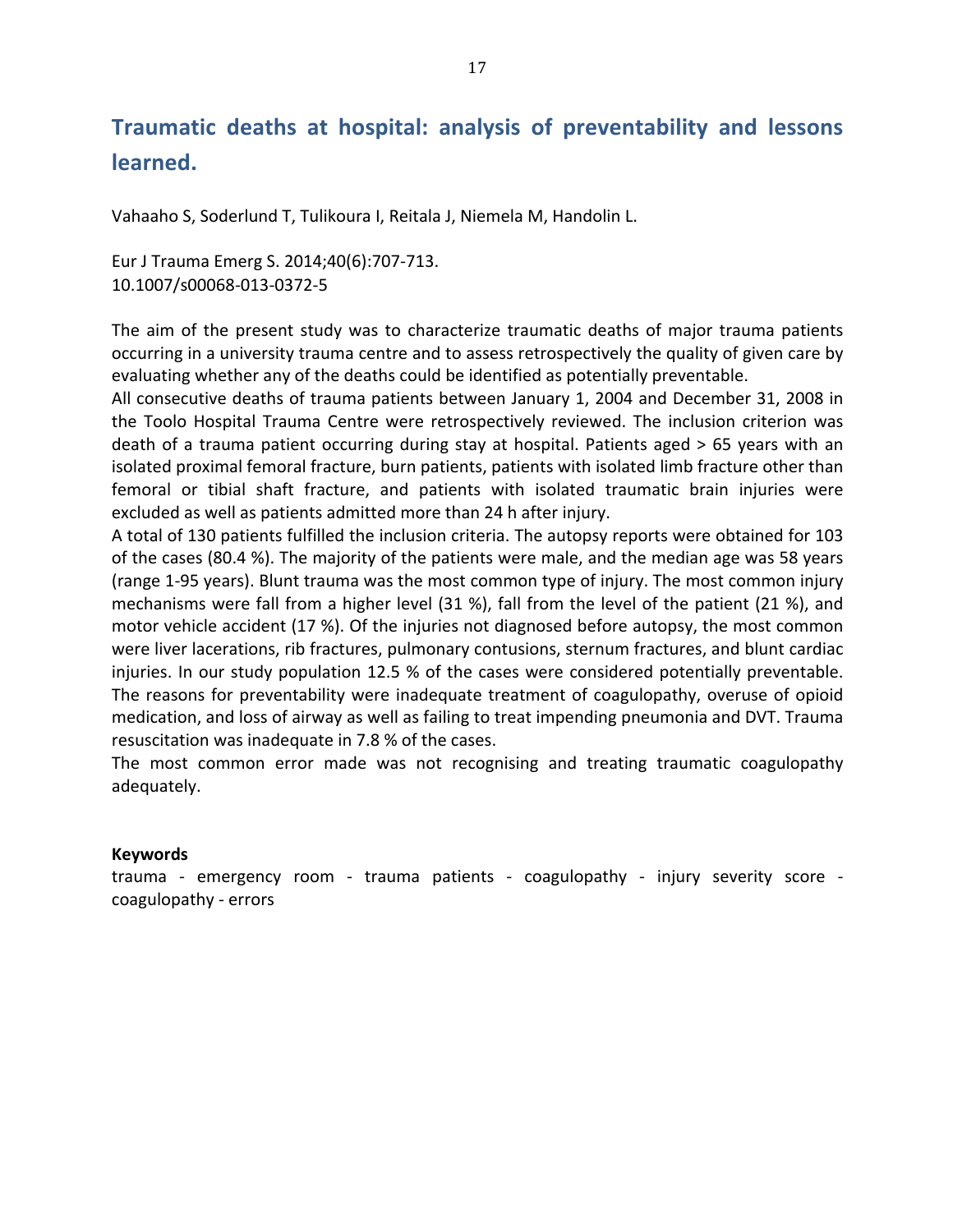## The effect of evolving trauma care on the development of multiple organ dysfunction syndrome.

van Wessem KJP, Leenen LPH.

Eur J Trauma Emerg S. 2014;40(2):127-134. 10.1007/s00068-014-0392-9

#### **Introduction**

Multiple organ dysfunction syndrome (MODS) is still a major threat to polytrauma patients, since sepsis-related organ failure is the most common cause of late mortality in these patients. In this article, the development of trauma surgery and evolution of trauma care from early total care to damage control surgery is discussed. Increasing knowledge of the pathophysiology of trauma has enabled us to identify the inflammatory response induced by trauma. By understanding the pathophysiology, we may be able to fully comprehend the origin of multiple organ dysfunction related sepsis. Further, it is important to appreciate the influence of surgery on the inflammatory response induced by trauma, and subsequently on the development of inflammatory complications. It is crucial to offer the polytrauma patient the appropriate type of surgery at the right time to prevent further deterioration.

#### **Conclusion**

MODS is still highly lethal, and once it has developed it is difficult to treat, so it is vital to be able to predict its occurrence. If we knew how to predict MODS, we might be able to develop strategies to prevent this syndrome.

#### **Keywords**

polytrauma - inflammatory response - organ failure - damage control orthopedics inflammatory response syndrome - respiratory-distress-syndrome - prolonged abdominal packing - activate human neutrophils - potent immune activators - femoral-shaft fractures open abdomen - c1-esterase inhibitor - polytrauma patients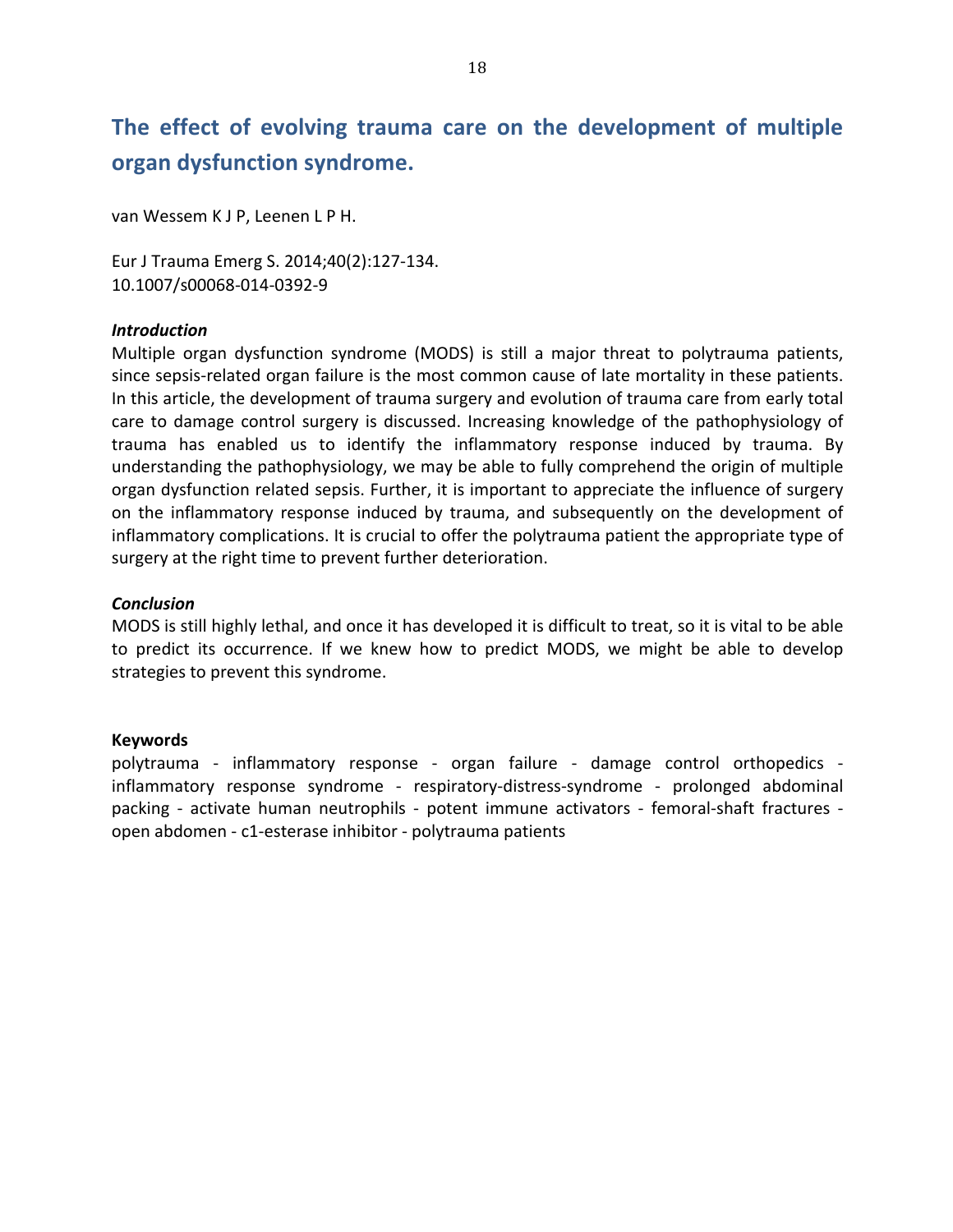### Best practice for needlestick injuries.

Wicker S, Walcher F, Wutzler S, Stephan C, Marzi I.

Eur J Trauma Emerg S. 2014;40(2):151-158. 10.1007/s00068-014-0376-9

#### **Purpose**

Needlestick injuries (NSIs) are a significant health hazard. Occupational transmission of bloodborne pathogens among healthcare workers (HCWs) is rare but has been repeatedly reported in the literature.

#### **Methods**

In October 2010, new regulations were introduced for medical aftercare of HCWs following NSIs at the University Hospital Frankfurt. In June 2013, a university hospital-wide early intervention program was introduced that gives HCWs immediate 24/7/365 access to an HIV postexposure prophylaxis kit after confirmed or probable occupational HIV exposure.

#### **Results**

Interdisciplinary collaboration between the attending surgeon and occupational health as well as infectious disease specialists facilitates optimal postexposure medical treatment of HCWs who suffer NSIs. Complete reporting of NSIs is a prerequisite for achieving optimal treatment of the affected HCWs.

#### Conclusion

An NSI is an emergency and needs to be evaluated immediately and, if necessary, treated as soon as possible. A standardized algorithm for initial diagnostic and treatment has proven to be helpful.

#### **Keywords**

needlestick injury - occupational infection - hiv - hepatitis - postexposure prophylaxis - hepatitisc virus - health-care worker - postexposure prophylaxis - occupational-exposure - hiv seroconversion - management - transmission - guidelines - diagnosis - patient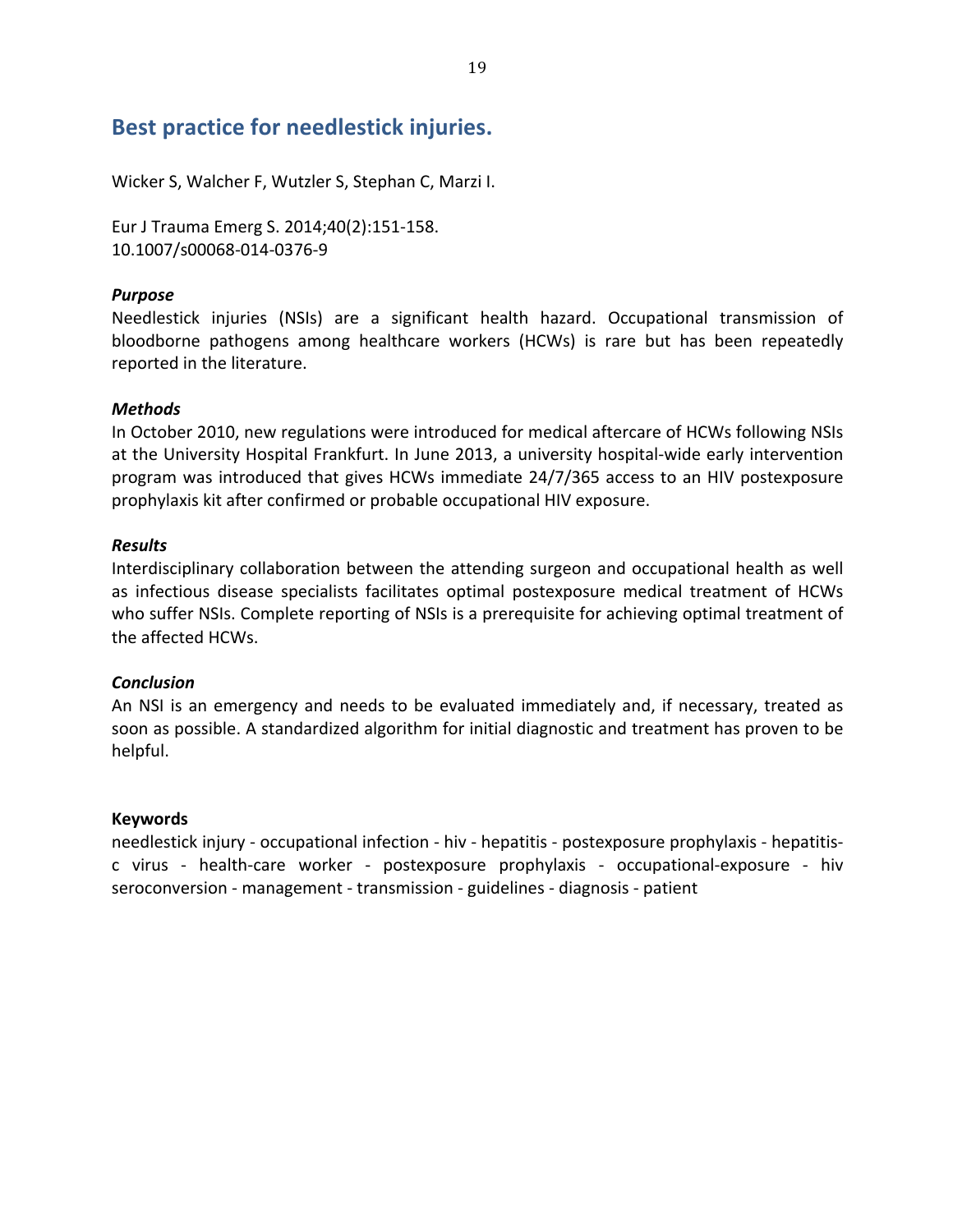## Trauma care in Scotland: effect of rurality on ambulance travel times and level of destination healthcare facility.

Yeap E E, Morrison J J, Apodaca A N, Egan G, Jansen J O.

Eur J Trauma Emerg S. 2014;40(3):295-302. 10.1007/s00068-014-0383-x

The aim of this study was to determine the effect of rurality on the level of destination healthcare facility and ambulance response times for trauma patients in Scotland.

We used a retrospective analysis of pre-hospital data routinely collected by the Scottish Ambulance Service from 2009-2010. Incident locations were categorised by rurality, using the Scottish urban/rural classification. The level of destination healthcare facility was coded as either a teaching hospital, large general hospital, general hospital, or other type of facility.

A total of 64,377 incidents met the inclusion criteria. The majority of incidents occurred in urban areas, which mostly resulted in admission to teaching hospitals. Incidents from other areas resulted in admission to a lower-level facility. The majority of incidents originating in very remote small towns and very remote rural areas were treated in a general hospital. Median callout times and travel times increased with the degree of rurality, although with some exceptions. Trauma is relatively rare in rural areas, but patients injured in remote locations are doubly disadvantaged by prolonged pre-hospital times and admission to a hospital that may not be adequately equipped to deal with their injuries. These problems may be overcome by the regionalisation of trauma care, and enhanced retrieval capability.

#### **Keywords**

traumatology - rurality - trauma systems - scotland - mortality - urban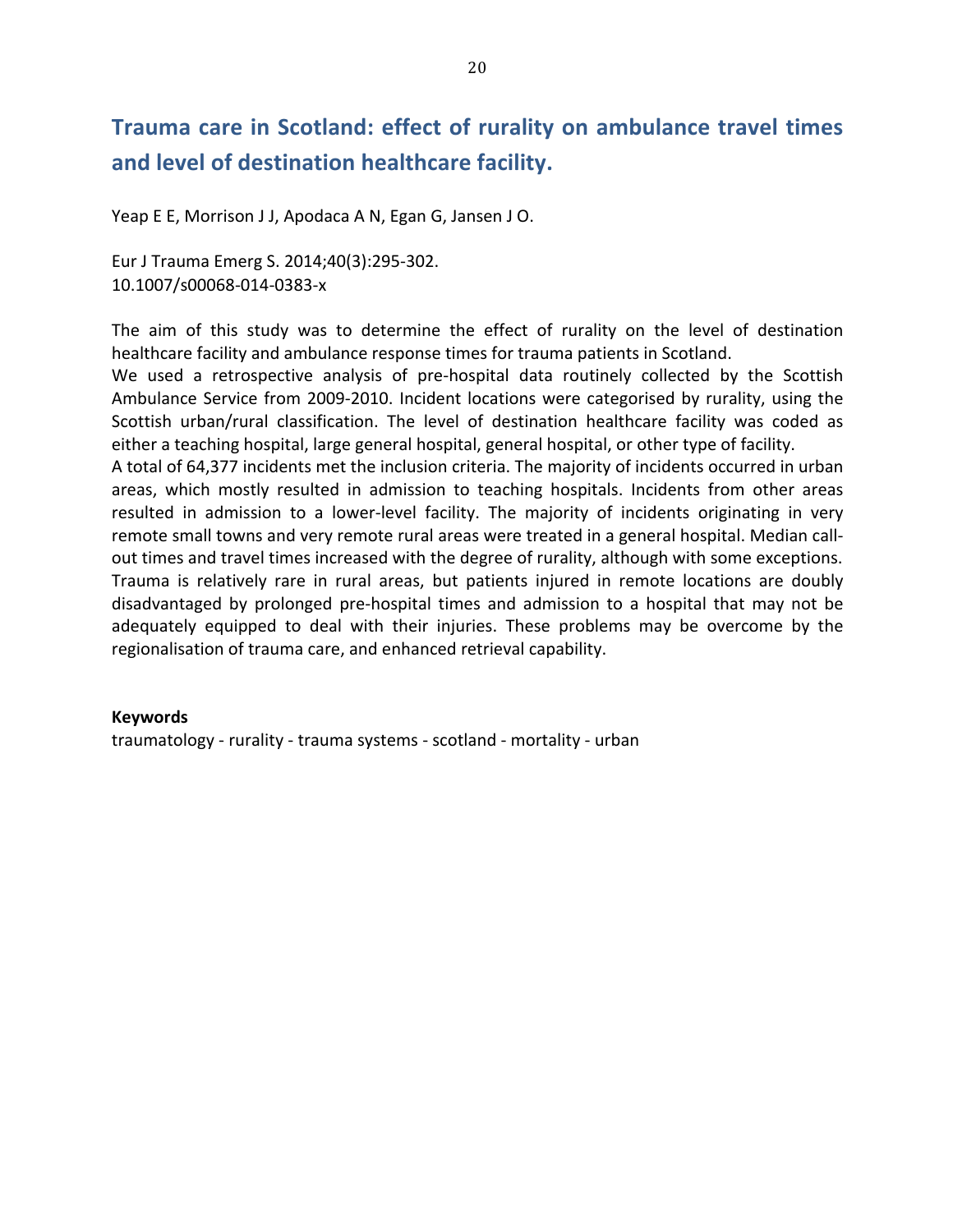### Whole body imaging in the diagnosis of blunt trauma, ionizing radiation hazards and residual risk.

Kepros J P, Opreanu R C, Samaraweera R, Briningstool A, Morrison C A, Mosher B D, Schneider P, Stevens P.

Eur J Trauma Emerg S. 2013;39(1):15-24. 10.1007/s00068-012-0201-2

Ever since the introduction of radiographic imaging, its utility in identifying injuries has been well documented and was incorporated in the workup of injured patients during advanced trauma life support algorithms [American College of Surgeons, 8th ed. Chicago, 2008]. More recently, computerized tomography (CT) has been shown to be more sensitive than radiography in the diagnosis of injury. Due to the increased use of CT scanning, concerns were raised regarding the associated exposure to ionizing radiation [N Engl J Med 357:2277-2284, 2007]. During the last several years, a significant amount of research has been published on this topic, most of it being incorporated in the BEIR VII Phase 2 report, published by the National Research Council of the National Academies [National Academy of Sciences, Washington DC, 2006]. The current review will analyze the scientific basis for the concerns over the ionizing radiation associated with the use of CT scanning and will examine the accuracy of the typical advanced trauma life support work-up for diagnosis of injuries.

#### **Keywords**

carcinogenesis - computerized tomography - radiation - radiography - linear-no-threshold decreases missed injuries - row computed-tomography - solid cancer incidence - atomic-bomb survivors - altered mental status - 5-view plain films - cervical-spine - abdominal-trauma - dose reduction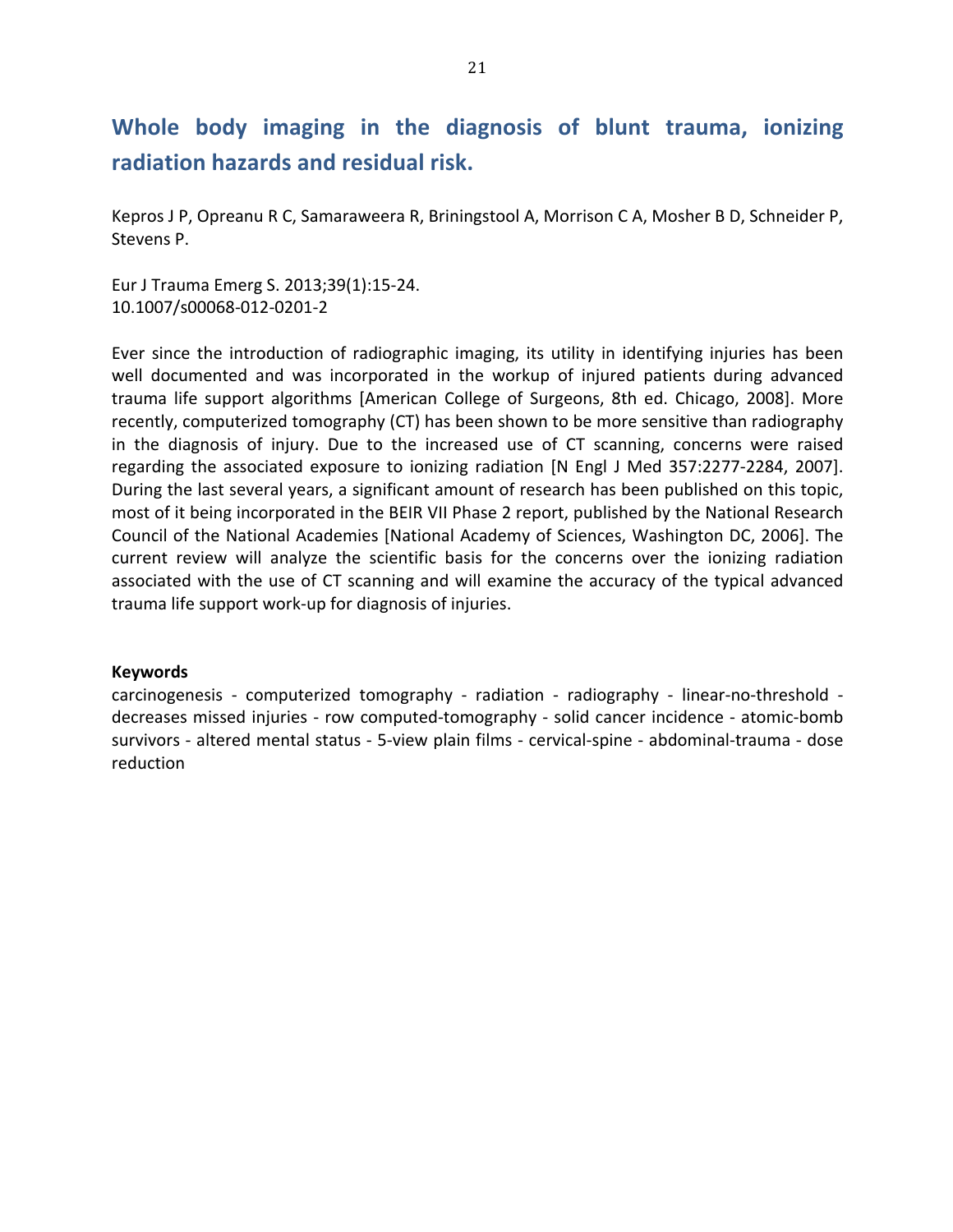### Epidemiology and management of trauma patients in a Greek multispecialty hospital in the absence of a dedicated trauma center.

Lanitis S, Kontovounisios C, Zafeiriadou P, Sgourakis G, Karkoulias K, Armoutides V, Papaconstandinou T, Karaliotas C.

Eur J Trauma Emerg S. 2013;39(4):369-374. 10.1007/s00068-012-0221-y

In the absence of dedicated trauma centers, surgical emergency departments in hospitals assigned as trauma centers accept a huge load of trauma patients. In this audit, we aim to document and assess the epidemiologic data of trauma patients and their injuries in order to give a picture of the impact of trauma in the workload of a surgical department in the Greek healthcare system.

During a period of 2 years, we managed 6,041 trauma patients in the accident and emergency (A&E) department based on the Advanced Trauma Life Support (ATLS) protocols. We retrospectively reviewed the emergency department registry and the admissions.

47.56 % of the patients seen in the A&E department were trauma patients. The mean age of the trauma patients was 44.52 years (range 15-106 years). The majority were men (60.4 %). The leading cause of trauma was motor and vehicle accidents, followed by slip and fall accidents, physical assault, fall from height, and vehicle pedestrian accidents. The majority of the patients were discharged from the hospital. Only 29 (4.6 %) out of 624 patients who were admitted to the general surgery department underwent an operation, while the rest were admitted for observation. On the other hand, patients were admitted to other departments only when surgical treatment was necessary.

In the absence of level one trauma centers, in multispecialty urban hospitals, the coordination of trauma burdens the general surgery team. This has financial and administrative implications. The collection of important epidemiologic data from these hospitals is mandatory in order to develop national prevention measures against injuries.

#### **Keywords**

epidemiology - trauma - emergency department - primary assessment - trauma patients - lifesupport atls - registry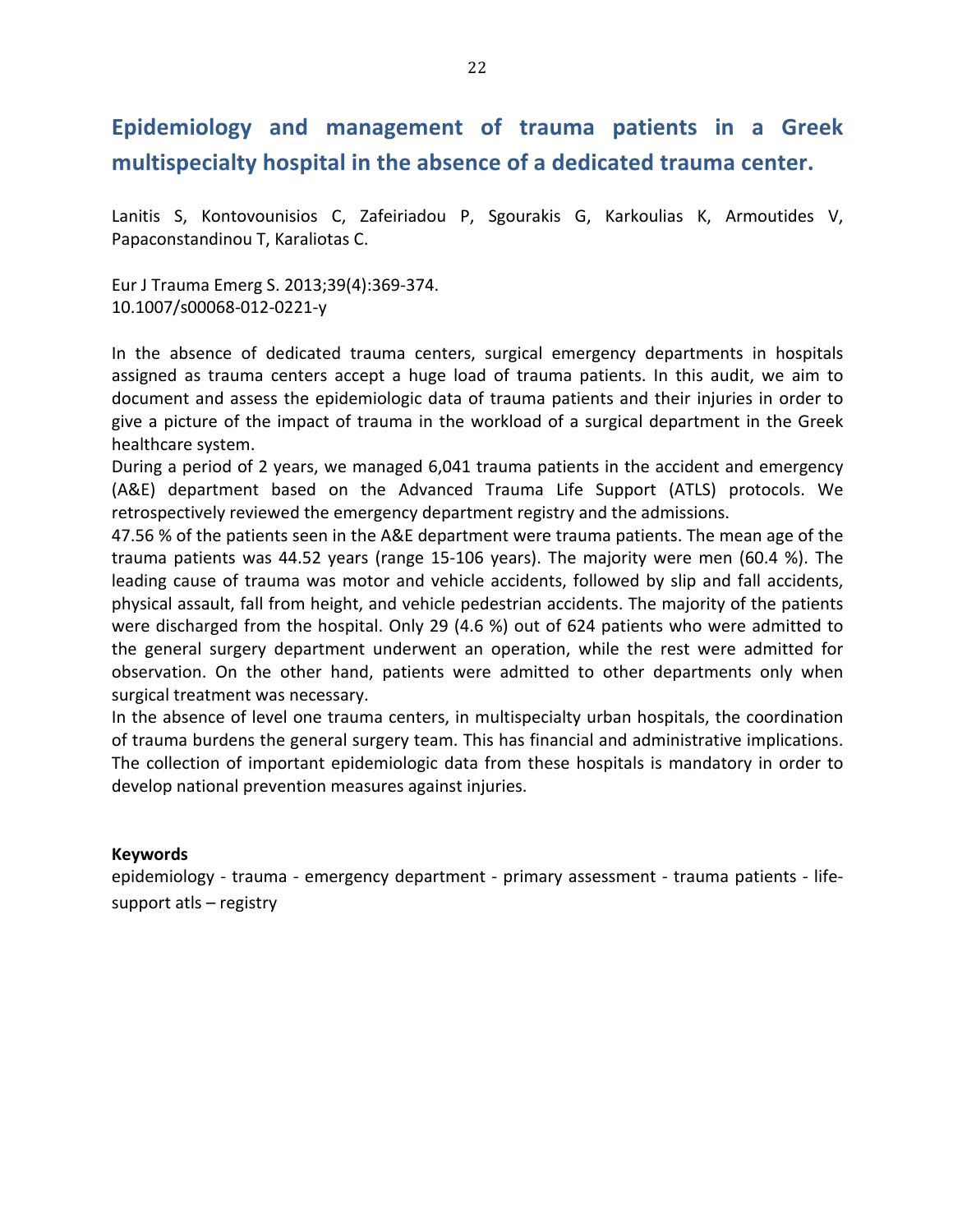### Percutaneous dilatational tracheostomies in a newly established trauma center: a report from Qatar.

Parchani A, Peralta R, El-Menyar A, Tuma M, Zarour A, Kumar S, Abdulrahman H, AbdulRahman Y, Al-Thani H, Latifi R.

Eur J Trauma Emerg S. 2013;39(5):507-510. 10.1007/s00068-013-0299-x

Percutaneous dilatational tracheostomy (PDT) is a routine surgical procedure for critically ill patients who require prolonged ventilatory support.

We conducted a retrospective cohort study of all PDTs performed at the adult Trauma Intensive Care Unit (TICU) of Hamad Medical Corporation in Doha, Qatar, from January 2009 through September 2012. For all adult patients, we analyzed the demographic characteristics, mean ventilator time before the procedure, injury severity score (ISS), complications, and outcomes.

Of the 1,442 trauma patients admitted to the adult TICU during our study period, 124 (8.5 %) underwent PDT using the Ciaglia Blue Rhino technique. The vast majority were male (94.3 %). The mean age was 35 +/- A 15.6 years; mean ventilator time before the procedure, 12 +/- A 3 days; and mean ISS, 24.2 +/- A 9.3. More than half of patients had head injury (56 %), followed by chest and abdomen (26 %) and cervical spine injuries (18 %). Early complications included difficult tube placement (0.8 %), hypoxemia (0.8 %), minor bleeding (1.6 %), and hypotension (0.8 %), but the vast majority (93 %) of patients had no complications. The procedure-related mortality rate was 0 %.

PDT is safe and can be performed with minimal complications even in a newly established trauma center.

#### **Keywords**

tracheostomy - complications - intensive care unit - ciaglia blue rhino - dilational tracheostomy surgical tracheostomy - bedside procedure - randomized-trial - tracheotomy - forceps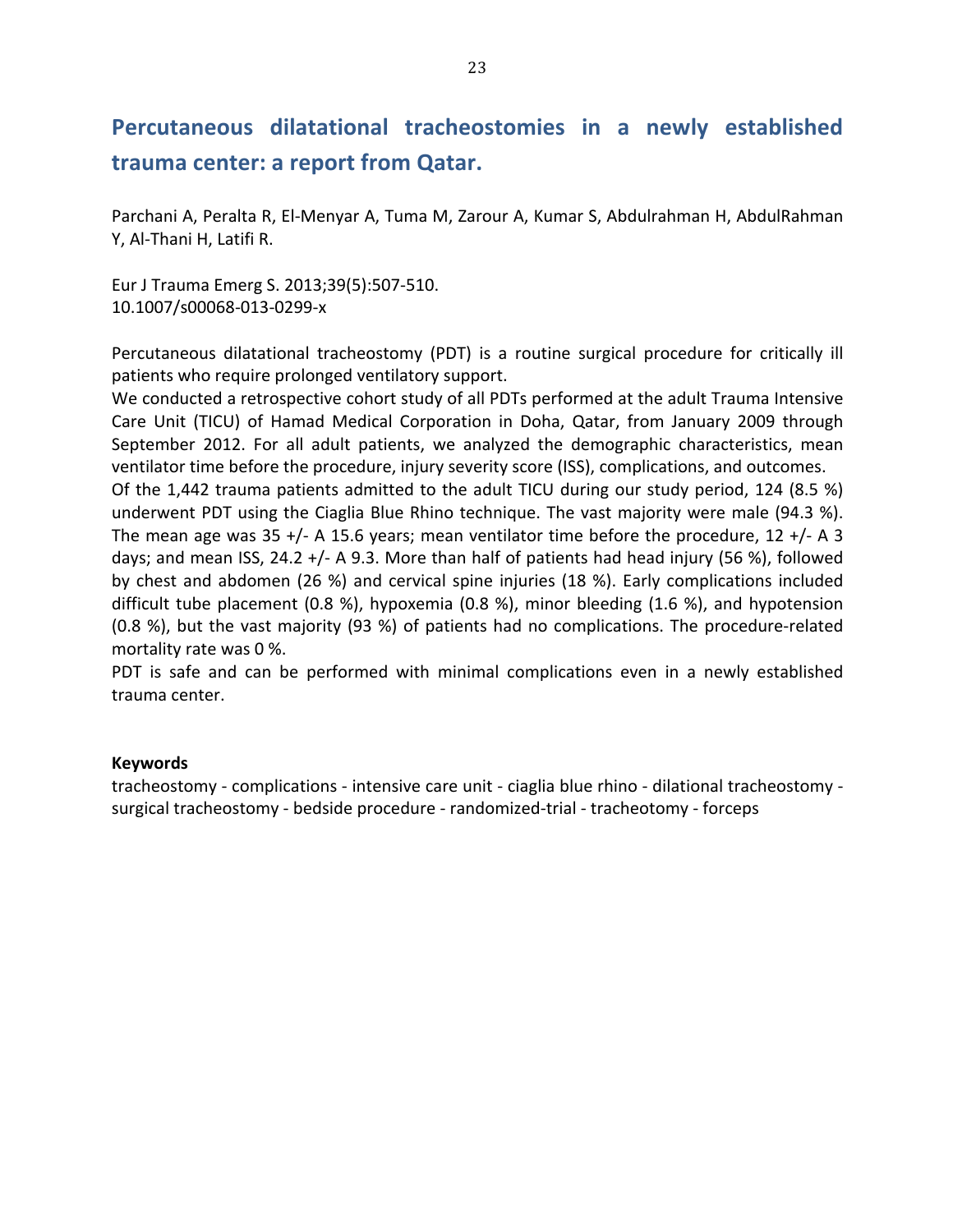## Pain and quality of life 1 year after admission to the emergency department: factors associated with pain.

Tecic T, Lefering R, Althaus A, Rangger C, Neugebauer E.

Eur J Trauma Emerg S. 2013;39(4):353-361. 10.1007/s00068-013-0271-9

This study describes the prevalence of pain in trauma patients 1 year after hospital admission and investigates separately health-related quality of life (QoL) for patients suffering severe pain and for those without pain. Moreover, psychosocial factors are examined for their impact on pain.

Patients were contacted 12 months after admission in order to complete the following questionnaires: Medical Outcomes Study 36-Item Short Form Health Survey (SF-36), Trauma Outcome Profile (TOP), Beck Depression Inventory (BDI), State-Trait Anxiety Inventory (STAI), Impact of Event Scale-Revised (IES-R) and additional questions concerning satisfaction, work and financial status. Relevant pain at follow-up was defined as  $<$  80 points on the pain subscale of the TOP.

Two hundred and twenty patients were included. The Injury Severity Score (ISS) ranged from 1 to 41. Fifty-three percent (53 %) of patients suffered a severe trauma (ISS > 15). One year after injury, 55 % of patients had relevant pain according to the TOP. Patients with pain were older (41.4 vs. 34.4 years,  $p = 0.003$ ) and had slightly more severe injuries (ISS 17.1 vs. 14.9,  $p =$ 0.115). There were significant differences between pain and no-pain patients on all domains of QoL ( $p < 0.001$ ) and on the BDI, STAI and IES-R ( $p < 0.001$ ). Pain patients more often experienced a stressful event and job-related and financial difficulties. Multivariate logistic regression analysis revealed post-traumatic stress disorder (PTSD) as the strongest predictor for pain [odds ratio (OR): 4.38,  $p = 0.015$ , followed by a stressful life event (OR: 4.08,  $p = 0.001$ ).

Pain is strongly associated with psychosocial complaints 1 year after trauma. For the treatment of pain following a traumatic event, social reintegration and emotional regulation by means of occupational rehabilitation and psychotherapy should receive more attention.

#### **Keywords**

pain - quality of life - trauma - ptsd - psychosocial - posttraumatic-stress-disorder - major trauma - injured patients - persistent pain - intensive-care - work status - health - prevalence predictors - disability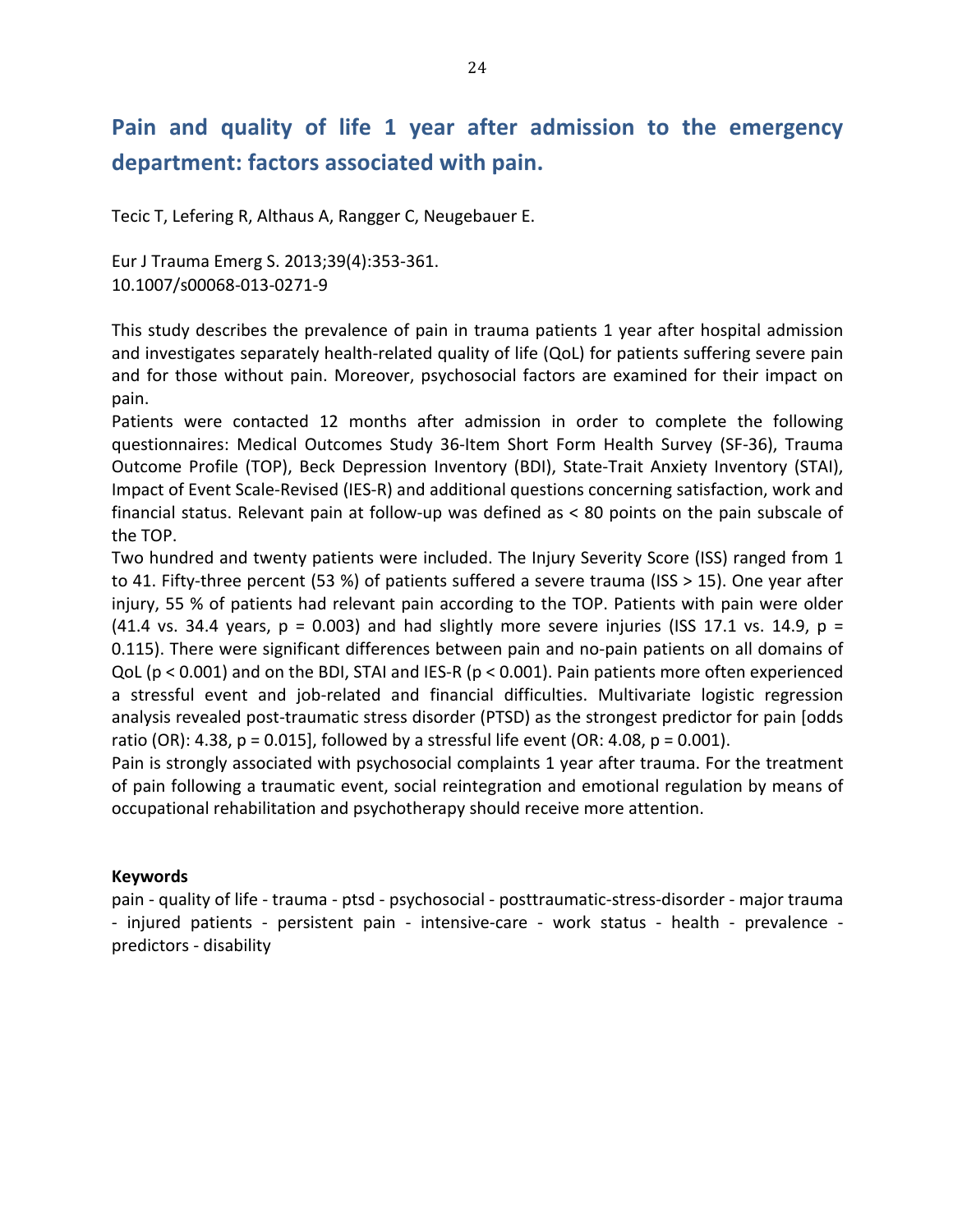### Symptomatic venous thromboembolism in Asian major trauma patients: incidence, presentation and risk factors.

Wong T H, Koh M P, Ng J.

Eur J Trauma Emerg S. 2013;39(5):495-500. 10.1007/s00068-013-0292-4

Trauma patients are known to be at increased risk of venous thromboembolism (VTE), and pulmonary embolism (PE) is one of the preventable causes of mortality in trauma patients. The incidence of VTE in Asian populations was believed to be lower than in Caucasians, but the recent literature suggests that this is not the case. The purpose of this study was to assess the incidence of VTE in Asian major trauma patients and to examine the manner of presentation, use of prophylaxis and risk factors for VTE. While other studies of VTE have addressed general and high-risk populations within Asia, our study is one of the few to examine Asian major trauma patients.

Data for all patients with VTE were extracted from the Singapore General Hospital trauma database over a 10-year period from 1998 to 2007. Patient profiles and clinical factors were compared to patients without a diagnosis of VTE admitted with injuries in the same time period. There were 8,615 patients entered into our database in this 10-year period. Thirty-four patients had VTE, with an overall incidence of 0.39 %. Thirteen patients had pulmonary embolism, an incidence of 0.15 %. Of note, 30 % of patients with deep vein thrombosis (DVT) presented with fever alone without limb symptoms. Almost all 34 patients who developed VTE had either head injury, a spinal cord injury or a pelvic/extremity injury. Eighteen patients had head injury, 22 patients sustained pelvic or extremity injury, and three patients had spinal cord injury with paraplegia. Head injury and spinal cord injury with neurologic sequelae were statistically significant risk factors for VTE ( $p < 0.05$ ).

The incidence of symptomatic VTE in the Asian trauma population is no lower than in the West. The incidence found in this study is similar to the incidence of VTE according to a study using data from the American national trauma data bank using similar study methods and with a similar study population. It is also higher than the incidence in the literature for general postsurgical Asian patients. Fever was the presenting factor in some patients and screening for VTE should not be forgotten when assessing fever in the trauma patient. The strong association between head injury, spinal cord injury and VTE confirms that we should pay special attention to VTE prophylaxis for our patients with these injuries.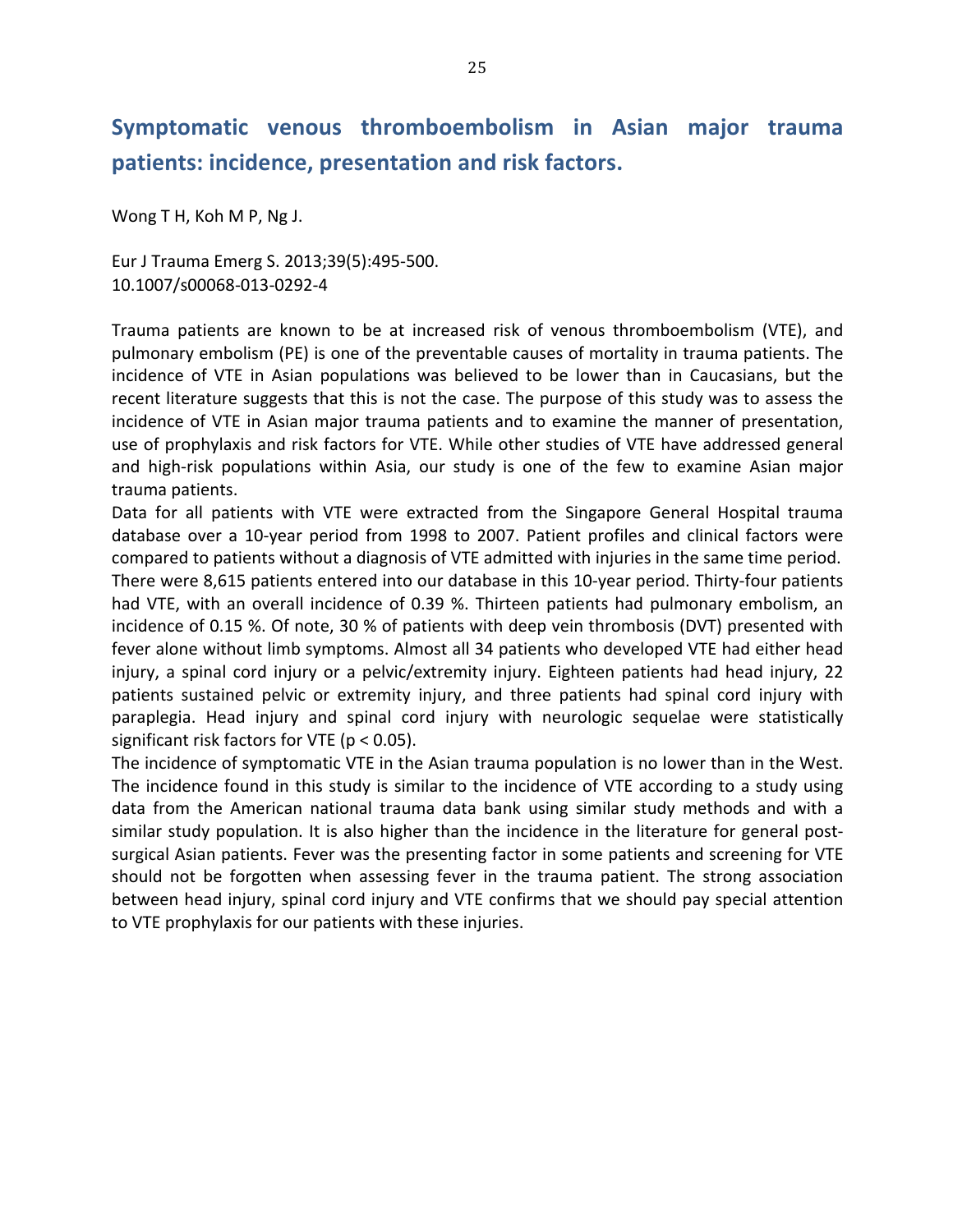#### **Keywords**

venous thromboembolism - pulmonary embolism - deep vein thrombosis - race - asia - trauma injury - deep-vein thrombosis - pulmonary-embolism - orthopedic-surgery - prophylaxis prevalence - injury - population - prevention - ethnicity – Singapore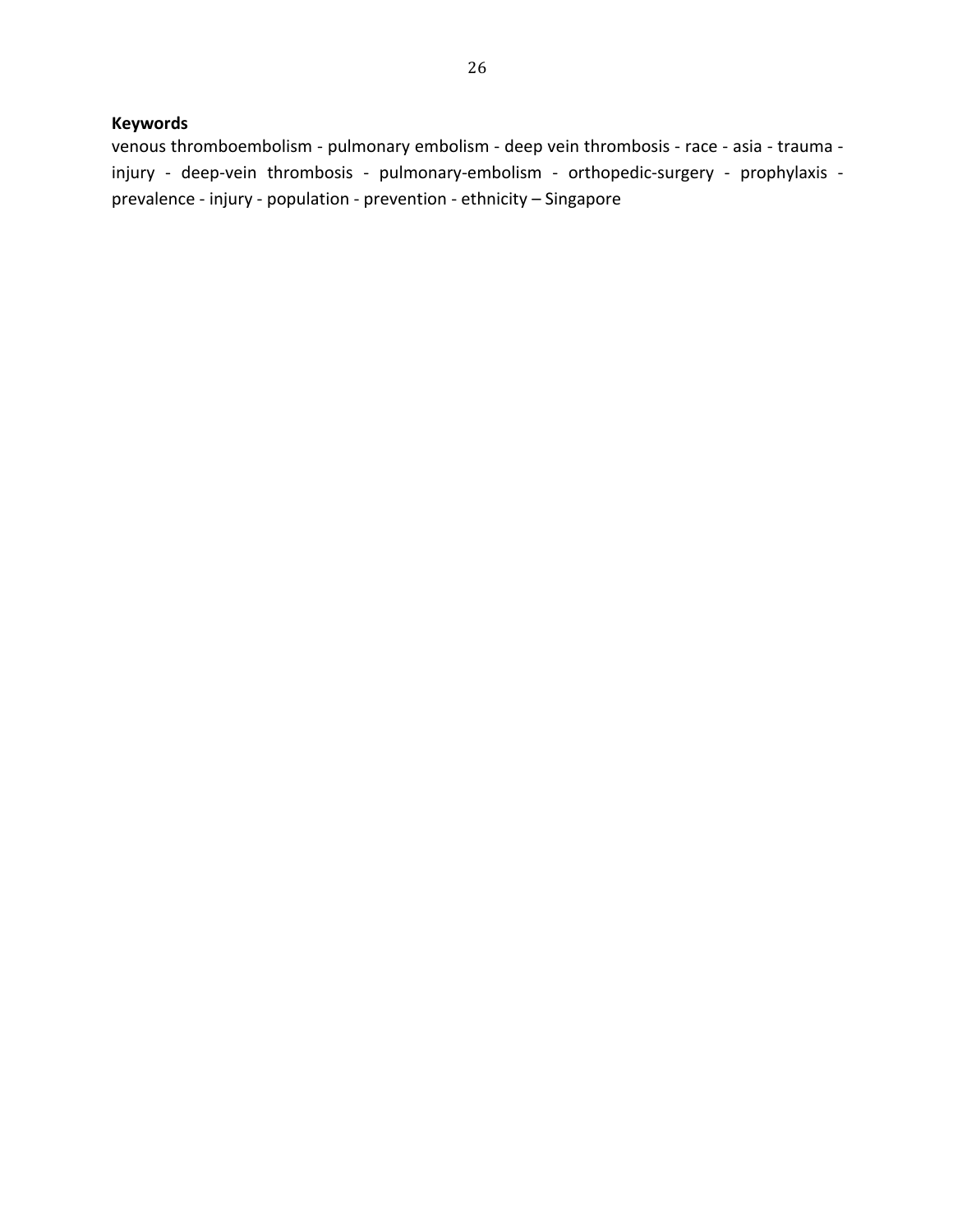### The epidemic of pre-injury oral antiplatelet and anticoagulant use.

Berndtson A E, Coimbra R.

Eur J Trauma Emerg S. 2014;40(6):657-669. 10.1007/s00068-014-0404-9

As the population ages, an increasing number of trauma patients are taking antiplatelet and anticoagulant medications (ACAP) prior to their injuries. These medications increase their risk of hemorrhagic complications, particularly intracerebral hemorrhage. Clopidogrel and warfarin are common and their mechanisms well understood, but optimal reversal methods continue to evolve. The novel direct thrombin and factor Xa inhibitors are less well described and do not have existing antidotes.

This article reviews the relevant literature on traumatic outcomes with use of ACAP medications, as well as data on ideal reversal strategies. Suggested algorithms are introduced, and future research directions discussed.

Although they are beneficial in preventing clot formation, once bleeding occurs ACAP medications contribute to increased morbidity and mortality, particularly in geriatric patient populations. The efficacy of clopidogrel reversal with platelet transfusions and DDAVP remains unclear. Warfarin use is best treated with the algorithm-driven use of plasma, vitamin K, prothrombin complex concentrates (PCCs) and possibly recombinant factor VIIa depending upon specific patient and injury factors. Optimal treatment for direct thrombin and factor Xa inhibitors has yet to be developed, but PCCs are promising for rivaroxaban and apixaban while dabigatran is best treated with medication cessation and the possible addition of activated PCCs or hemodialysis.

New developments in reversal of the ACAP medications are promising, particularly PCCs for warfarin and the factor Xa inhibitors. Function assays and clear antidotes are needed for the thrombin and Xa inhibitors. Research on outcomes and appropriate treatments is actively ongoing.

#### **Keywords**

anticoagulation - antiplatelet - intracranial hemorrhage - prothrombin complex concentrate coagulopathy - prothrombin complex concentrate - recombinant factor viia - traumatic braininjury - activated factor-vii - factor xa inhibitor - nonvalvular atrial-fibrillation - international normalized ratio - direct thrombin inhibitor - rapid warfarin reversal - minor head trauma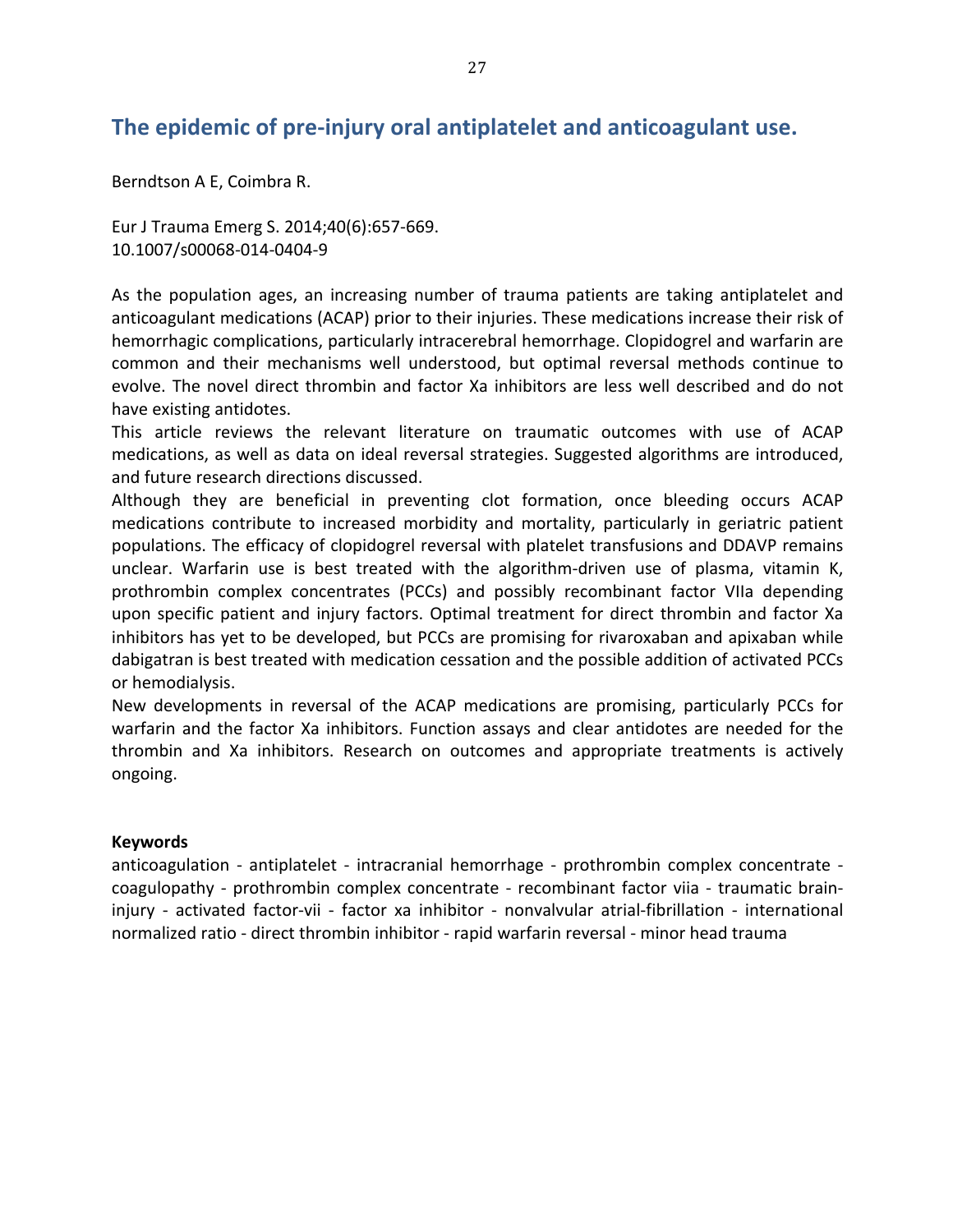# Assessing the gap between the acute trauma workload and the capacity of a single rural health district in South Africa. What are the implications for systems planning?

Clarke D L, Aldous C, Thomson S R.

Eur J Trauma Emerg S. 2014;40(3):303-308. 10.1007/s00068-013-0369-0

This study focuses on a single rural health district in South Africa, and attempts to establish the burden of disease and to review the capacity of the district hospitals to deal with this load.

Ethical approval to undertake this study was obtained from both the University of Kwa-Zulu Natal and the Department of Health. The audit was performed over a 6-month period in the four district hospitals of rural Sisonke District. There were four components to this audit. 1. Information on the hospital incidence of acute trauma in Sisonke was also sourced from the epidemiology unit of the Department of Health in Pietermaritzburg

Each of the district hospitals was visited and the medical manager was interviewed. The medical manager was asked to complete the World Health Organization's Tool for Situational Analysis to Assess Emergency and Essential Surgical Care. (SAT).

The operative registers were reviewed to determine the number of index cases for trauma. This information was used to determine the unmet need of acute trauma in the district.

Each hospital was classified according to the Trauma Society of South Africa (TSSA) guidelines for levels of trauma care.

The annual incidence of trauma in the Sisonke District is estimated to be 1,590 per 100,000 population. Although there appeared to be adequate infrastructure in the district hospitals, the SAT revealed significant deficits in terms of capacity of staff to adequately treat and triage acute trauma patients. There is a significant unmet need for trauma care in Sisonke. The four district hospitals can best be classified as Level IV centers of trauma care.

There is a significant burden of trauma in the Sisonke District, yet the capacity to deal with this burden is inadequate. Although the physical infrastructure is adequate, the deficits relate to human resources. The strategic choices are between enhancing the district hospitals' capacity to deal with acute trauma, or deciding to bypass them completely and deliver all acute trauma patients to large regional trauma centers. If the first option is chosen, urgent intervention is required to build up the human resource capacity of district hospitals.

#### **Keywords**

acute trauma - district hospitals - rural health - global surgery - burden of disesease - surgcial capacity - quality improvement - disease - burden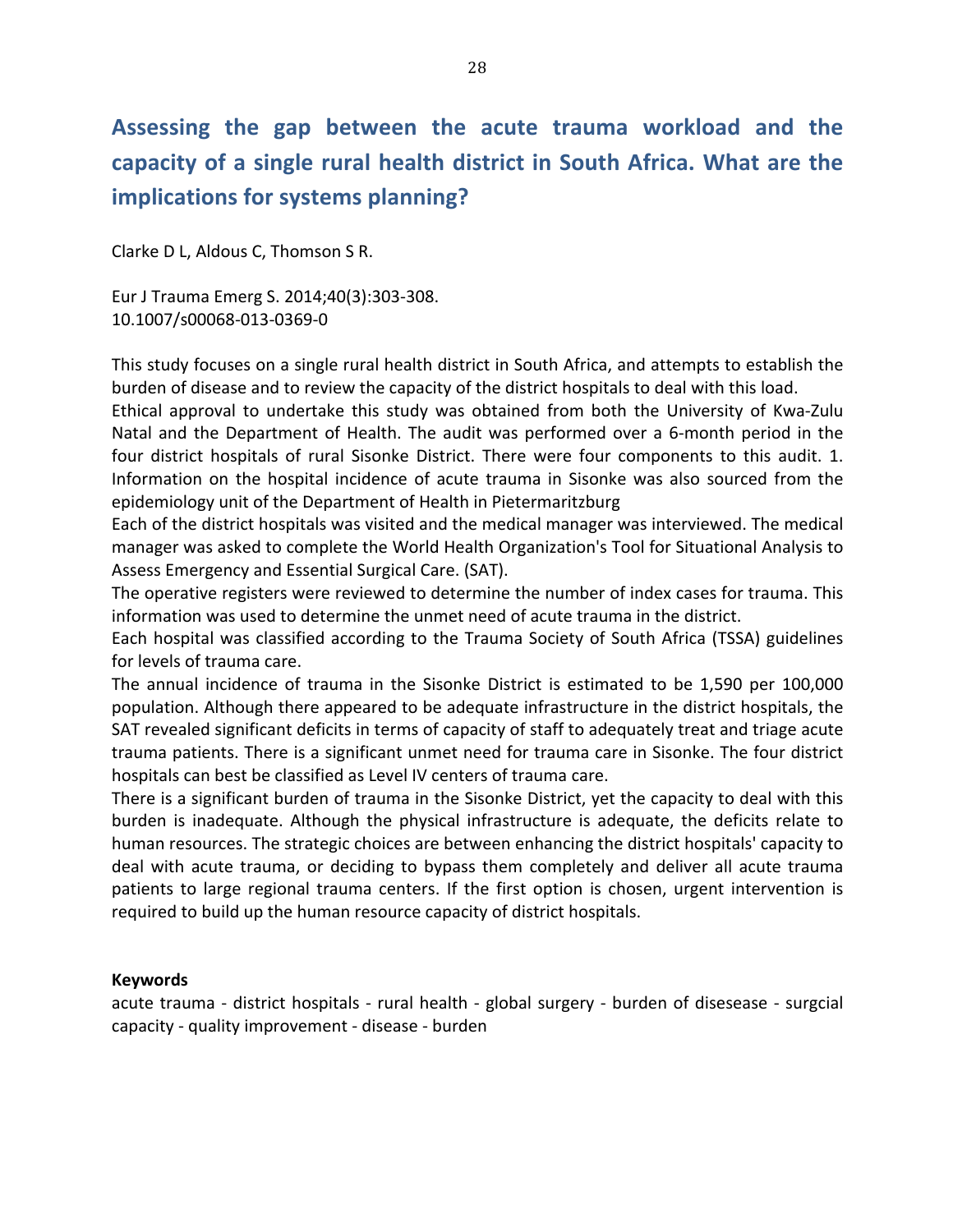### Trauma risk perception related to alcohol, cannabis, and cocaine intake.

Cordovilla-Guardia S, Guerrero-Lopez F, Maldonado A, Vilar-Lopez R, Salmeron J M, Romero I, Pose S, Fernandez-Modejar E.

Eur J Trauma Emerg S. 2014;40(6):693-699. 10.1007/s00068-014-0384-9

A high perception of risk may exert a preventive effect against the initiation of risky activities. The aims of the present study were (1) to analyze the risk perception for traumatic incidents according to drug intake (alcohol, cannabis, cocaine, no consumption) by trauma patients admitted to our hospital, and (2) to explore the influence of drugs on trauma recidivism.

Between 1 November 2011 and 1 April 2012, 404 patients aged between 16 and 70 years were admitted to our hospital for trauma cases. In 363 (89.9 %) of the patients, data were gathered on age, the trauma mechanism, and the consumption of alcohol and other drugs. Out of these 363 patients, 286 (78.8 %) attended a motivational interview and reported their consumption habits and their perception of the risk of trauma after alcohol and/or illegal drug consumption, as well as the antecedents of previous traumatisms.

Alcohol and/or illegal drugs were detected in 37 % of the sample, with alcohol being the most frequently detected, followed by cannabis, cocaine, and other drugs. Among the trauma patients with no consumption, a high perception of trauma risk was associated with alcohol intake by 95.9 %, with cannabis consumption by 68.4 %, and with cocaine consumption by 53.4 %, whereas these percentages were significantly lower for patients testing positive for substances (79.3, 21.1, and 8.3 % respectively). Among the patients experiencing their first trauma, the mean age was almost 15 years younger in those who were positive for these substances than in those who were negative ( $p < 0.001$ ). Finally, a history of previous trauma was reported by a majority (64 %) of the trauma patients testing positive for alcohol and/or drugs, but by a minority (36 %) of those testing negative ( $p < 0.001$ ).

The low perception of risk associated with alcohol, cannabis, or cocaine consumption by trauma patients under the influence of these substances on admission may be a predisposing factor for recidivism. Recommendations for both primary and secondary prevention are presented.

#### **Keywords**

alcohol - drugs - motivational intervention - trauma recidivism - risk perception - vehicle collision risk - brief interventions - injury - drugs - prevalence - abuse - recidivism - recurrence - accidents - committee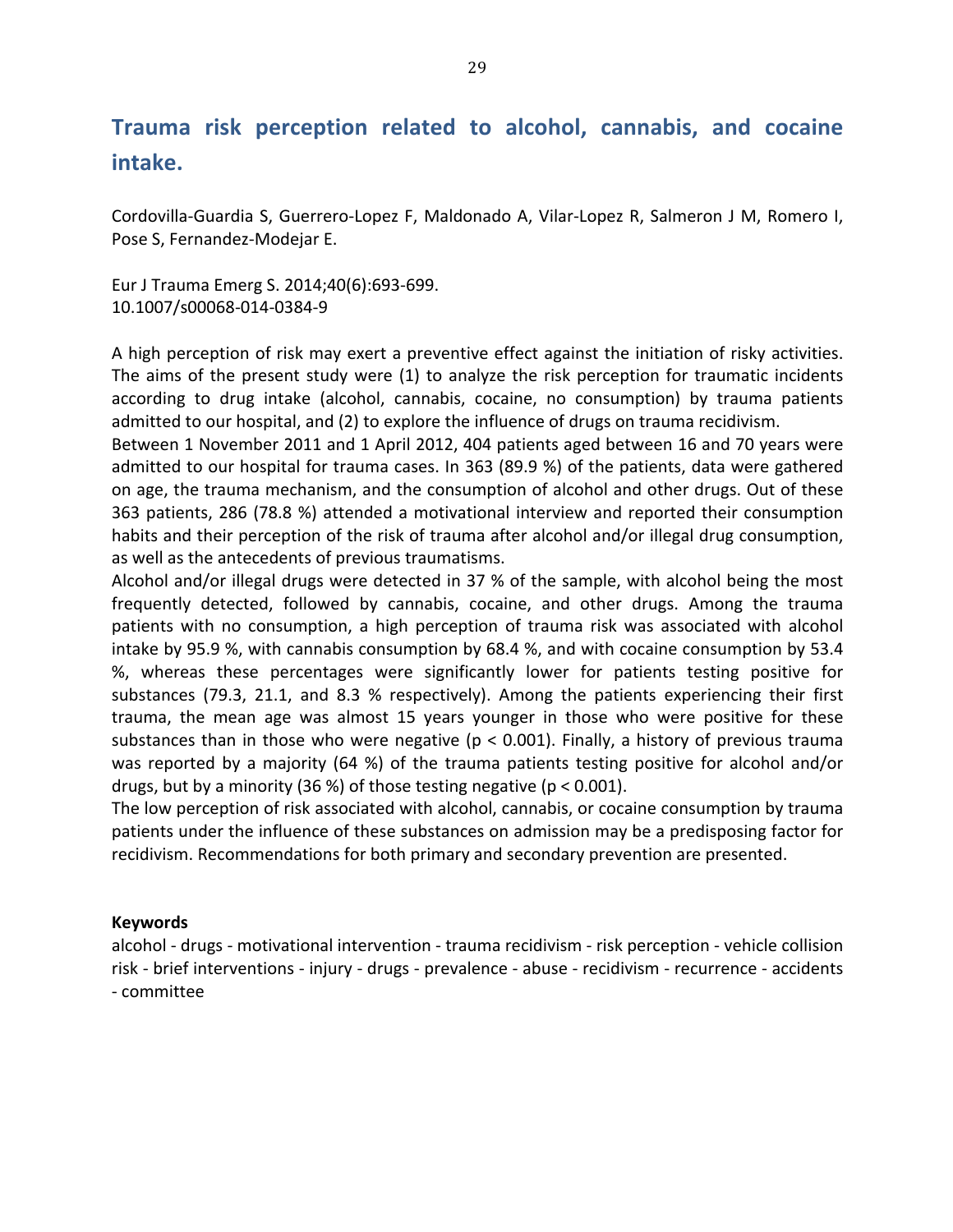## Electrical burn injuries of 246 patients treated at the University Clinical Center of Kosovo during the period 2005-2010.

Duci S B, Arifi H M, Ahmeti H R, Selmani M E, Buja Z A, Gashi M M, Zatrigi V K, Mekaj A Y.

Eur J Trauma Emerg S. 2014;40(6):679-685. 10.1007/s00068-014-0379-6

In the developing world, the incidence of electrical injuries has increased in the past few years. Electrical injuries represent approximately 5 % of all burn admissions to burn units in the United States.

The objective of this study is to understand the causes of electrical burns in our population, sex, age, duration of treatment, distribution of electrical burns by season, accompanying other traumatic injuries with electrical burns, entry lesions of high-voltage electrocution, location of injuries, the methods of treatment, duration of treatment, and mortality.

This is a retrospective study that included 246 patients with electrical burns treated in the 2005-2010 period at the Department of Plastic and Reconstructive Surgery in Kosovo. The data were collected and analyzed from the archives and protocols of the University Clinical Center of Kosovo. Data processing was done with the statistical package InStat 3. From the statistical parameters the structural index, arithmetic median, and standard deviation were calculated. Data testing was done with the chi(2) test and the differences were considered significant if p <  $0.05.$ 

The high mortality, 9.1 %, and 7 patients (10.6 %) transferred out of our country for treatment is a reflection of the lack of a burn center in our department.

#### **Keywords**

electrical burns - distribution - lack - rehabilitation - management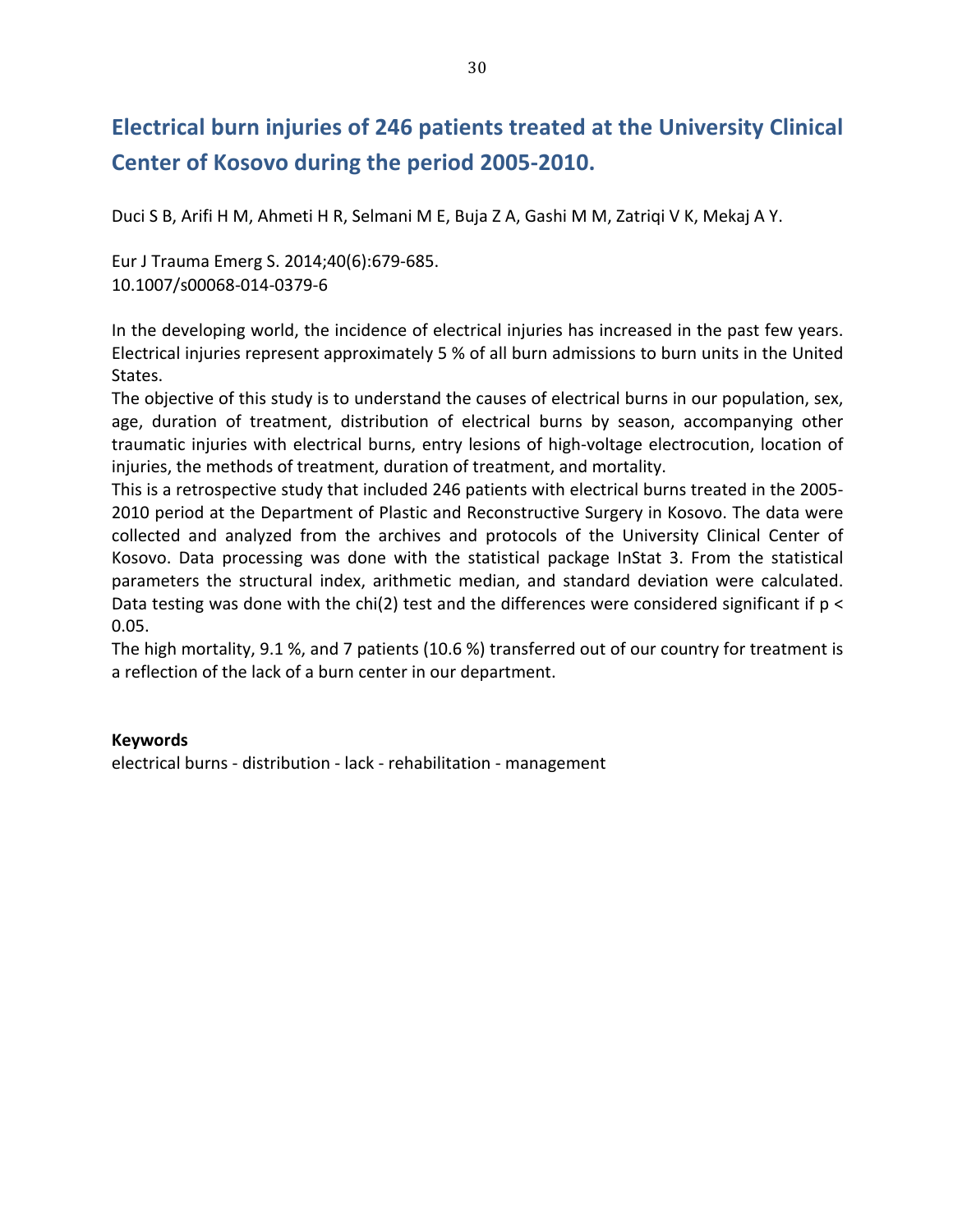### Age and mortality after injury: is the association linear?

Friese R S, Wynne J, Joseph B, Hashmi A, Diven C, Pandit V, O'Keeffe T, Zangbar B, Kulvatunyou N, Rhee P.

Eur J Trauma Emerg S. 2014;40(5):567-572. 10.1007/s00068-014-0380-0

Multiple studies have demonstrated a linear association between advancing age and mortality after injury. An inflection point, or an age at which outcomes begin to differ, has not been previously described. We hypothesized that the relationship between age and mortality after injury is non-linear and an inflection point exists.

We performed a retrospective cohort analysis at our urban level I center from 2007 through 2009. All patients aged 65 years and older with the admission diagnosis of injury were included. Non-parametric logistic regression was used to identify the functional form between mortality and age. Multivariate logistic regression was utilized to explore the association between age and mortality. Age 65 years was used as the reference. Significance was defined as  $p < 0.05$ .

A total of 1,107 patients were included in the analysis. One-third required intensive care unit (ICU) admission and 48 % had traumatic brain injury. 229 patients (20.6 %) were 84 years of age or older. The overall mortality was 7.2 %. Our model indicates that mortality is a quadratic function of age. After controlling for confounders, age is associated with mortality with a regression coefficient of 1.08 for the linear term ( $p = 0.02$ ) and a regression coefficient of -0.006 for the quadratic term ( $p = 0.03$ ). The model identified 84.4 years of age as the inflection point at which mortality rates begin to decline.

The risk of death after injury varies linearly with age until 84 years. After 84 years of age, the mortality rates decline. These findings may reflect the varying severity of comorbidities and differences in baseline functional status in elderly trauma patients. Specifically, a proportion of our injured patient population less than 84 years old may be more frail, contributing to increased mortality after trauma, whereas a larger proportion of our injured patients over 84 years old, by virtue of reaching this advanced age, may, in fact, be less frail, contributing to less risk of death.

#### **Keywords**

geriatric trauma - outcome is elderly trauma patients - old age and mortality - intensive care unit admission and old age - geriatric trauma patients - elderly trauma - frailty - management outcomes - severity - patterns - survival - disease - old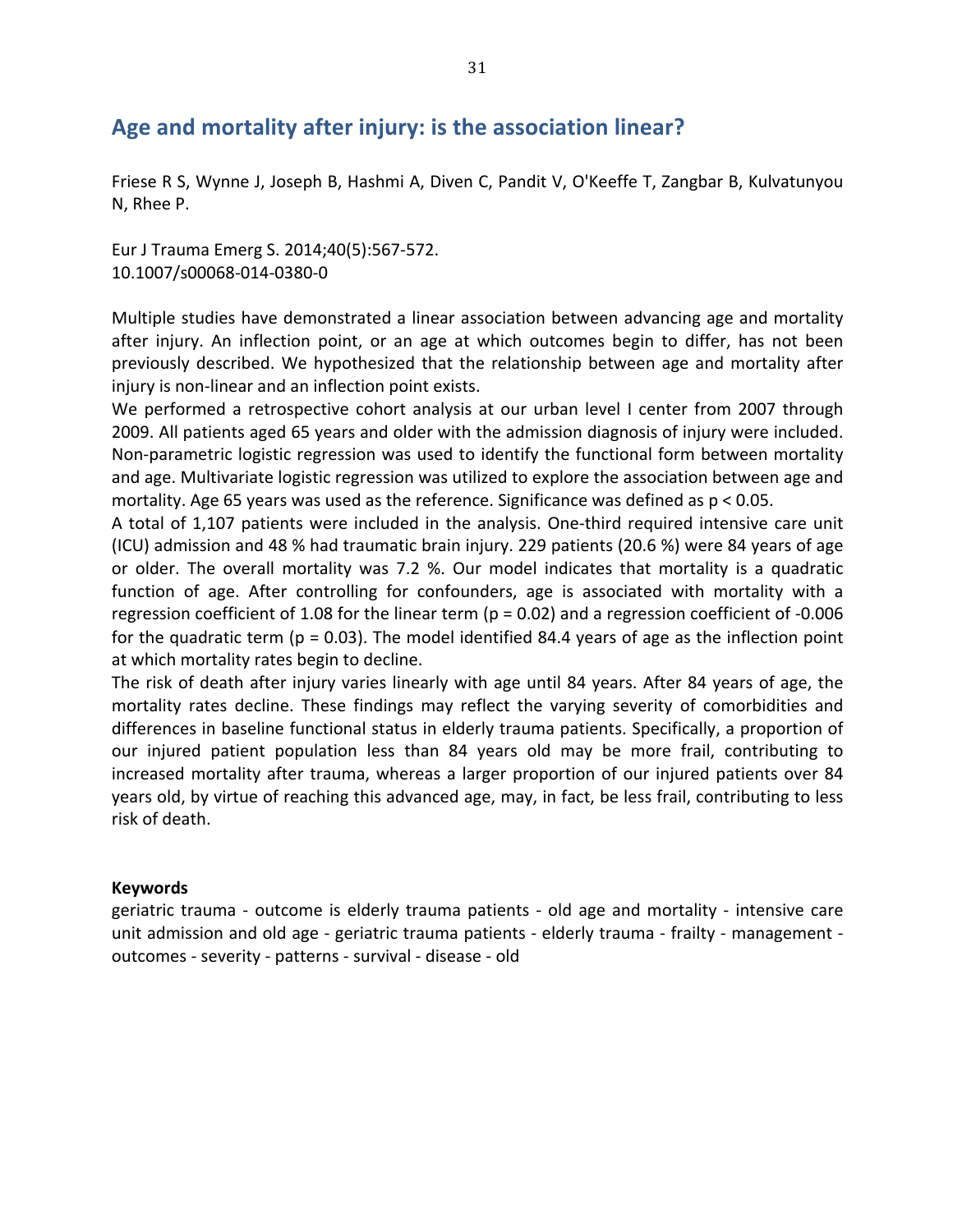### **Bullhorn and bullfighting injuries.**

Garcia-Marin A, Turegano-Fuentes F, Sanchez-Arteaga A, Franco-Herrera R, Simon-Adiego C, Sanz-Sanchez M.

Eur J Trauma Emerg S. 2014;40(6):687-691. 10.1007/s00068-014-0381-z

Our purpose was to present our hospital experience with bullhorn injuries.

A retrospective analysis of patients in our Trauma Registry (1993-2012).

Fifteen patients were included. All were hemodynamically stable on presentation, with a mean Glasgow Coma Scale (GCS) score and a Revised Trauma Score (RTS) of 15 and 11.9, respectively. The Injury Severity Score (ISS) and New Injury Severity Score were 13.6 +/- A 6 and 15.9 +/- A 9, respectively. Seven had an ISS > 15. Injuries resulted from an isolated blunt trauma (BT) in four, penetrating trauma (PT) in seven, with extensive soft tissue injuries (STI) in three, and a combined BT + PT mechanism in four patients, with extensive STI in all. Three patients had injuries to vessels in the groin, two with prehospital vein ligation. Five patients had abdominal visceral injuries, and another had a sheathed goring, with a traumatic abdominal wall hernia and retroperitoneal hematoma. Four patients had thoracic injuries, and one of them had a traumatic thoracoplasty with a large open thoracic wound, a flail chest, and extensive STI. Two patients had traumatic brain injury, and six had bone fractures. Two-thirds of patients required a surgical procedure under general anesthesia. Morbidity included three surgical site infections, one leg compartment syndrome, and one persistent lymph drainage. There was no mortality, and the mean length of hospital stay was 16 days.

Bullhorn and bullfighting injuries frequently have a multimechanistic origin which goes beyond a pure penetrating trauma. Associated blunt and STI were common in our series, and the overall prognosis of patients admitted to hospital was good.

#### **Keywords**

bullfighting - bullhorn - penetrating trauma - blunt trauma - soft tissue injuries - taurina - spain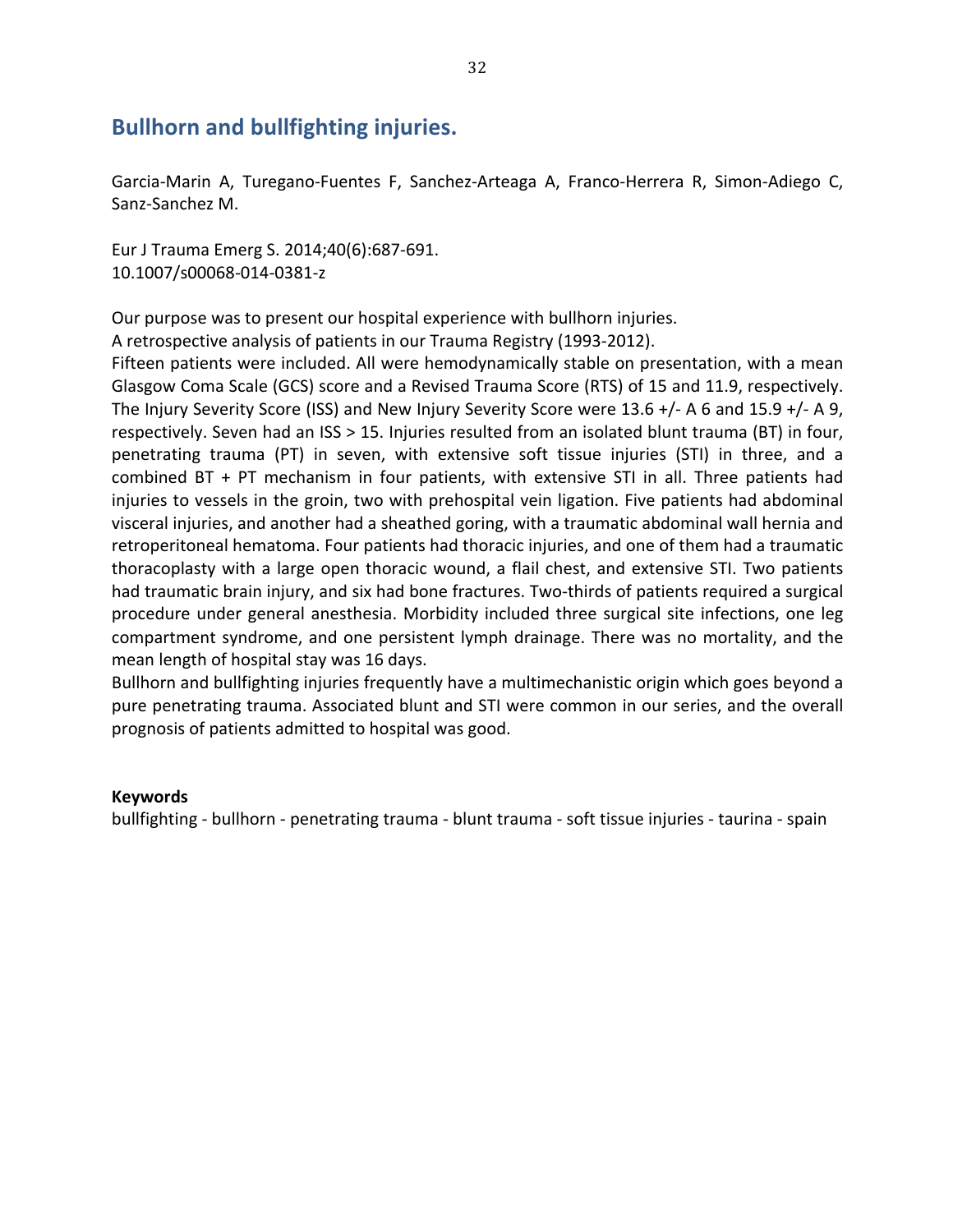## Adherence to protocol in pregnant trauma patients? A 12-year retrospective study.

Horstmann P, Larsen C F, Gronborg H.

Eur J Trauma Emerg S. 2014;40(5):561-566. 10.1007/s00068-014-0378-7

#### *Purpose*

We investigated whether the standard (ATLS) trauma protocol was adhered to in cases of suspected multi-traumatized pregnant patients and if serious injuries were overlooked. We hypothesized that radiographic studies would be less frequent in pregnant trauma patients.

#### *Methods*

Forty-eight pregnant trauma patients were received in the observational period from January 2000 until May 2012; median age 30 years (range 16-40) and median stage of pregnancy 22 weeks (range 4-40). A retrospective review of patient files was performed.

#### *Results*

Twenty-one percent of the pregnant trauma patients received a full trauma CT (T-CT) scan (head to pelvis), which was significantly lower than the percentage (62 %) of all primarily referred trauma patients in the same period. In the last four years of observation, the use of radiographic studies among pregnant trauma patients increased considerably. Along with this increase in the tendency to use T-CT over time during the observational period, there was also a rise in the median ISS. In addition, radiographic studies of the pelvis and abdominal area were performed only half as frequently as studies of the neck and chest.

#### *Conclusions*

Adherence to the ATLS protocol in pregnant trauma patients was low in relation to radiographic studies but, in spite of this, no known significant injuries were missed. We found that a pelvic fracture seems to be predictive of a high risk of obstetric complications, such as intrauterine death or the need for cesarean section, but we were not able to relate trauma in general to a higher risk of cesarean section or premature birth.

#### **Keywords**

trauma - trauma in pregnancy - pelvic fracture in pregnancy - atls - radiation in pregnancy outcomes